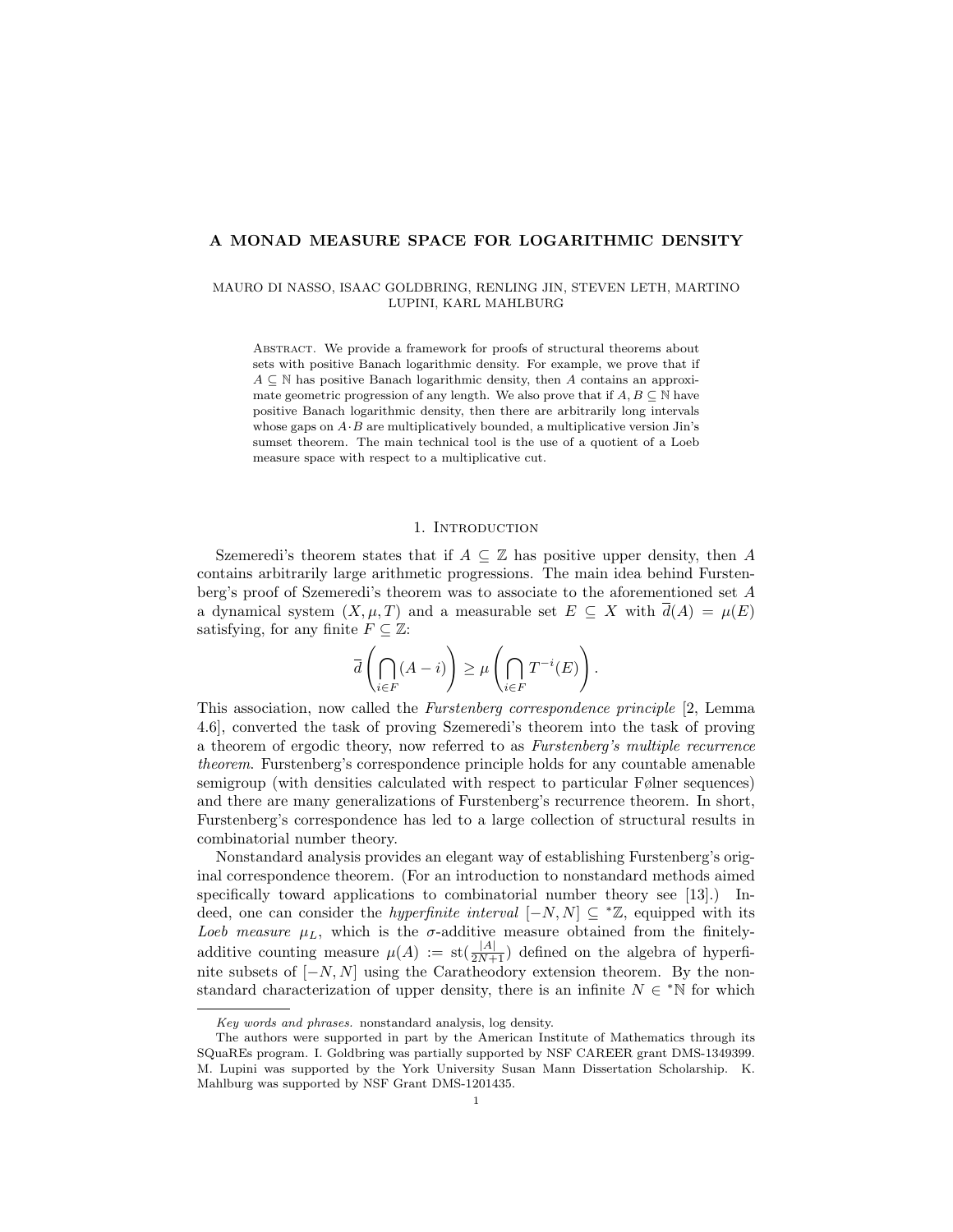# 2 DI NASSO ET. AL.

 $\overline{d}(A) = \mu_L({^*A} \cap [-N,N])$ . Letting  $T : [-N,N-1] \to [-N,N]$  be addition by 1 (which is easily seen to be measure preserving and defined on a measure 1 set), the dynamical system  $([-N, N], \mu_L, T)$  and the measurable set  $E := {}^*A \cap [-N, N]$ witness the conclusion of the Furstenberg correspondence principle.

In this paper, we consider a different kind of density, namely *logarithmic den*sity (see Section 2 for the precise definition) and seek to associate an appropriate measure space to sets of positive logarithmic density. Using the nonstandard characterization of logarithmic density, this is accomplished in the same manner as in the previous paragraph. However, this Loeb measure space contains a serious deficiency, namely the fact that multiplication is not measure preserving. The main result in this paper is that multiplication is measure-preserving on an appropriate quotient of the associated Loeb measure space (Theorem 2.24 below).

Initially, we had hoped to use this fact to deduce approximate geometric structure in sets of positive logarithmic density. Indeed, one can use Furstenberg's multiple recurrence theorem on the quotient space to obtain actual geometric structure in the quotient space, which, when pulled back to the original Loeb space and combined with the transfer principle, would yield approximate geometric structure in the original subset of the integers. While this process is valid and briefly explained in Section 3, in an upcoming paper we show that we can actually use the original Szemeredi theorem, combined with a "logarithmic change of coordinates," to more directly obtain the aforementioned approximate geometric structure and with better bounds on the nature of the approximation. Thus, we leave it as an open problem to find more sophisticated applications of the fact that multiplication on our quotient measure space is measure-preserving.

We then briefly discuss a family of densities on subsets of  $N$  for which the corresponding sets of positive measure in the quotient space contain arbitrarily long powers of arithmetic progressions.

In the next to last section, we show that the Lebesgue density theorem is valid in the aforementioned quotient measure space. In the last section, we use the Lebesgue density theorem to prove a multiplicative analog of a result of Jin [12], namely that if A and B both have positive Banach log density, then there are arbitrarily long intervals on which  $A \cdot B$  has multiplicatively bounded gaps.

1.1. A few words about nonstandard analysis. For the reader unacquainted with nonstandard analysis, we briefly describe the main idea; a much more comprehensive introduction to nonstandard methods in number theory can be found in [13]. There is an ordered field extension <sup>∗</sup>R of the ordered field of real numbers which contains "ideal" elements such as infinitesimal elements and infinite elements. Moreover, one requires the transfer principle to hold: the field <sup>∗</sup>R "logically" behaves like  $\mathbb R$  with respect to certain nice subsets of  $* \mathbb R$  called the *internal* sets. For example, any nonempty internal subset of <sup>∗</sup>R that is bounded above has a supremum. If  $a, b \in {}^{\ast} \mathbb{R}$ , we write  $a \approx b$  if  $|a - b|$  is infinitesimal. Every finite element  $a \in {}^{\ast} \mathbb{R}$  (that is,  $|a| \leq n$  for some  $n \in \mathbb{N}$ ) is within an infinitesimal distance of a unique real number, called the *standard part* of a and denoted  $st(a)$ .

Besides enlarging \* $\mathbb{R}$ , one actually enlarges every infinite subset A of \* $\mathbb{R}$  to an internal set \*A such that \*A ∩ R = A. In particular, N gets enlarged to \*N. All "new" elements of <sup>∗</sup>N are infinite. A consequence of the transfer principle is that N is an external (that is, not internal) subset of <sup>∗</sup>R. (If N were internal, then since it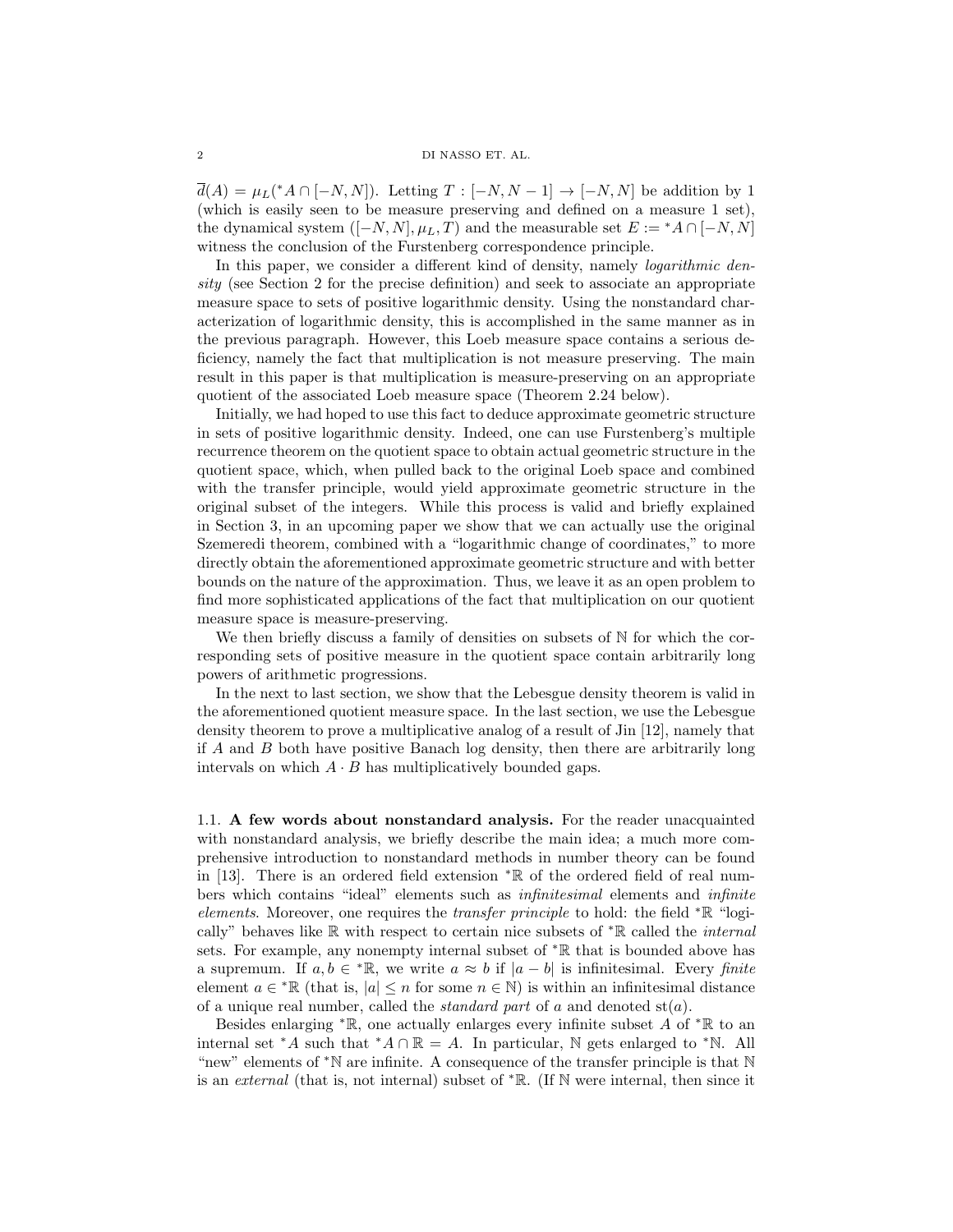is bounded above in <sup>∗</sup>R, it would have a maximum.) From this follows the so-called *overspill* principle: if  $E \subseteq {}^*\mathbb{N}$  is internal and infinite, then  $E \cap ({}^*\mathbb{N} \setminus \mathbb{N}) \neq \emptyset$ .

Finally, there are certain internal subsets of <sup>∗</sup>R that logically behave like finite sets; such sets are called *hyperfinite*. If  $A \subseteq {}^{\ast} \mathbb{R}$  is hyperfinite, then A has an *internal cardinality* |A| which is an element of  $*N$ .

1.2. Acknowledgements. This work was initiated during a week-long meeting at the American Institute for Mathematics on August 4-8, 2014 as part of the SQuaRE (Structured Quartet Research Ensemble) project "Nonstandard Methods in Number Theory." The authors would like to thank the Institute for the opportunity and for the Institute's hospitality during their stay.

# 2. Densities, cuts, and measures

### 2.1. Densities.

**Convention 2.1.** In this paper,  $\mathbb N$  denotes the set of *positive* natural numbers.

For the convenience of the reader, we recall the following:

**Definition 2.2.** Suppose that  $A \subseteq \mathbb{N}$ . Then:

• The upper density of  $A$  is defined to be

$$
\overline{d}(A) := \limsup_{n \to \infty} \frac{|A \cap [1, n]|}{n}.
$$

• The *lower density of A* is defined to be

$$
\underline{d}(A) := \liminf_{n \to \infty} \frac{|A \cap [1, n]|}{n}.
$$

We also recall the definitions of *logarithmic densities*:

**Definition 2.3.** Suppose that  $A \subseteq \mathbb{N}$ . Then:

• The *upper logarithmic density of A* is defined to be

$$
\overline{ld}(A) := \limsup_{n \to \infty} \frac{1}{\ln n} \sum_{x \in A \cap [1, n]} \frac{1}{x}.
$$

• The lower logarithmic density of A is defined to be

$$
\underline{ld}(A) := \liminf_{n \to \infty} \frac{1}{\ln n} \sum_{x \in A \cap [1, n]} \frac{1}{x}.
$$

P When dealing with logarithmic densities, it is useful to recall that, setting  $H_n :=$ <br> $\frac{n}{k-1} \frac{1}{k}$  (the so-called  $n^{th}$  harmonic number), we have  $\lim_{n\to\infty} (H_n - \ln n) = \gamma$ , the so-called *Euler-Mascheroni* constant. For example, it follows easily that  $\overline{ld}(\mathbb{N}) =$  $ld(N) = 1.$ 

The proof of the following lemma is straightforward.

**Lemma 2.4.** Suppose that  $A, B \subseteq \mathbb{N}$  and  $n \in \mathbb{N}$ .

- (1)  $\overline{ld}(A + n) = \overline{ld}(A)$  and  $\underline{ld}(A + n) = \underline{ld}(A)$ .
- (2) If  $A \triangle B$  is finite, then  $\overline{ld}(A) = \overline{ld}(B)$  and  $ld(A) = ld(B)$ .

The following fact is the content of  $[3, \text{Lemma } 2.1(e)(f)]$ :

Fact 2.5. For  $A \subseteq \mathbb{N}$ , we have  $d(A) \leq d(A) \leq \overline{d}(A) \leq \overline{d}(A)$ .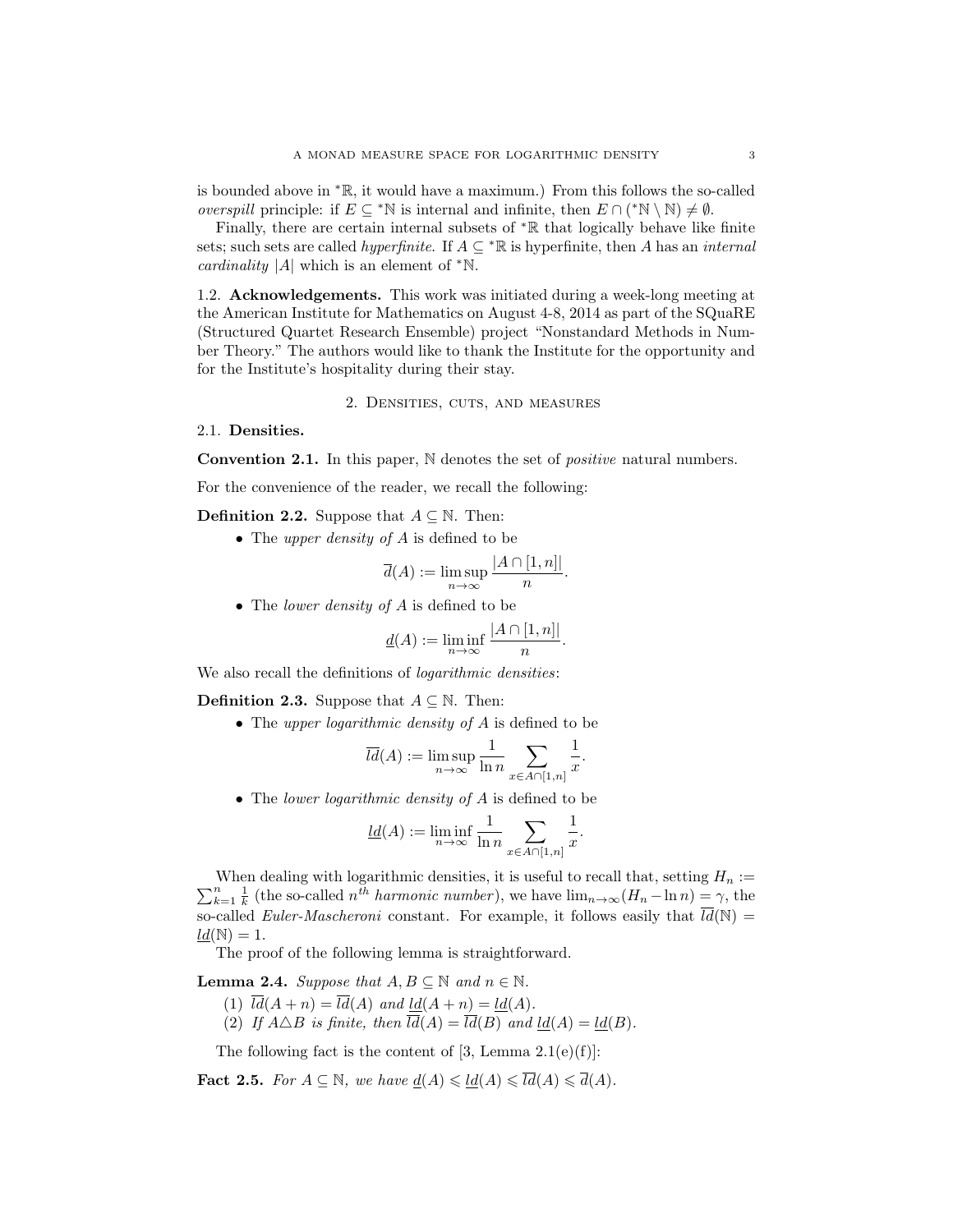### 4 DI NASSO ET. AL.

We would like to offer an alternative proof of the preceding fact. We will only prove that  $\underline{d}(A) \leq \underline{ld}(A)$ ; the other inequality follows from the inequality for lower densities and the fact that  $\overline{d}(A) = 1 - d(\mathbb{N} \setminus A)$  and  $\overline{ld}(A) = 1 - ld(\mathbb{N} \setminus A)$ . The heuristic behind our proof is simple: the logarithmic density of a set can only decrease if we "push the elements of the set to the right;" such a shift should leave the lower density fixed. Here are the specifics:

Set  $f_A : \mathbb{N} \to \mathbb{R}$  to be defined by  $f_A(n) := \sum_{x \in A \cap [1,n]} \frac{1}{x}$ . Without loss of generality, we may assume  $\underline{d}(A) > 0$ . Take  $\alpha < \underline{d}(A)$  and  $H > \mathbb{N}$ . It suffices to show that  $\text{st}(\frac{f_A(H)}{\ln H}) \geq \alpha$ . Since two sets that differ by only a finite number of elements have the same lower density and the same lower logarithmic density, we can assume that  $\inf_{n\geqslant 1} \frac{|A\cap [1,n]|}{n} > \alpha$ .

Let  $m := |^{\ast}A \cap [1, H]|$  and set

$$
B = \left\{ \left\lfloor \frac{x}{\alpha} \right\rfloor + 1 : x \in [1, m] \right\} \cap [1, H].
$$

Next observe that, for every  $k \in [1, H]$ , we have  $\frac{|B \cap [1,k]|}{k} \leq \alpha$ . (Without taking integer parts, B would be an arithmetic progression of real numbers, whence the densities are clearly bounded by  $\alpha$ ; by taking integer parts and then adding 1, if anything, we have reduced the densities.) Let  $K := |B|$ . Let  $(a_n : n \leq m)$  and  $(b_n : n \leq K)$  be the enumerations of  $A \cap [1, H]$  and B in increasing order. Since  $\alpha < \frac{|{}^{\ast}A \cap [1,k]|}{k}$  $\frac{f[1,k]}{k}$  for each  $k \in [1,H]$ , it follows that  $a_n \leq b_n$  for all  $n \leq K$ . We thus get that

$$
f_A(H) = \sum_{n=1}^{m} \frac{1}{a_n} \ge \sum_{n=1}^{K} \frac{1}{a_n} \ge \sum_{n=1}^{K} \frac{1}{b_n} =: f_B(H).
$$

Since  $\frac{f_B(H)}{\ln H} \approx \frac{\alpha \ln(H)}{\ln H} = \alpha$ , it follows that  $\text{st}(\frac{f_A(H)}{\ln H}) \ge \alpha$ .

We also recall the following definition:

**Definition 2.6.** For  $A \subseteq \mathbb{N}$ , the *(upper) Banach density* of A is defined to be

$$
BD(A) := \lim_{n \to \infty} \sup_{k \ge 1} \frac{|A \cap [k, k+n]|}{n+1}
$$

Of course, for the preceding definition to be legitimate, one must prove that the limit involved always exists. This is a rather straightforward argument; it also follows immediately from Fekete's Lemma (see [10]).

We now want to define a Banach version of logarithmic density; to do so, we must show that the corresponding limit exists.

**Lemma 2.7.** Suppose that  $g : \mathbb{N} \to \mathbb{R}$  is a nondecreasing function satisfying, for all  $j, n \in \mathbb{N}$ , the inequality  $g(n^j) \leq jg(n)$ . Then  $\lim_{n \to \infty} \frac{g(n)}{\ln n}$  $\frac{g(n)}{\ln n}$  exists and equals  $\inf_{n\geq 1} \frac{g(n)}{\ln n}$  $\frac{g(n)}{\ln n}$ .

*Proof.* It is enough to show that, for every  $n \in \mathbb{N}$  and  $N \in {^*N} \setminus \mathbb{N}$ , we have  $\operatorname{st}(\frac{g(N)}{\ln N}) \leq \frac{g(n)}{\ln n}$  $\frac{g(n)}{\ln n}$ . Take  $j \in {}^* \mathbb{N}$  such that  $n^j \leq N < n^{j+1}$ ; note that  $j > \mathbb{N}$ . We conclude by observing that

$$
\frac{g(N)}{\ln N} \le \frac{(j+1)g(n)}{j \ln n} = \left(1 + \frac{1}{j}\right) \frac{g(n)}{\ln n} \approx \frac{g(n)}{\ln n}.
$$

.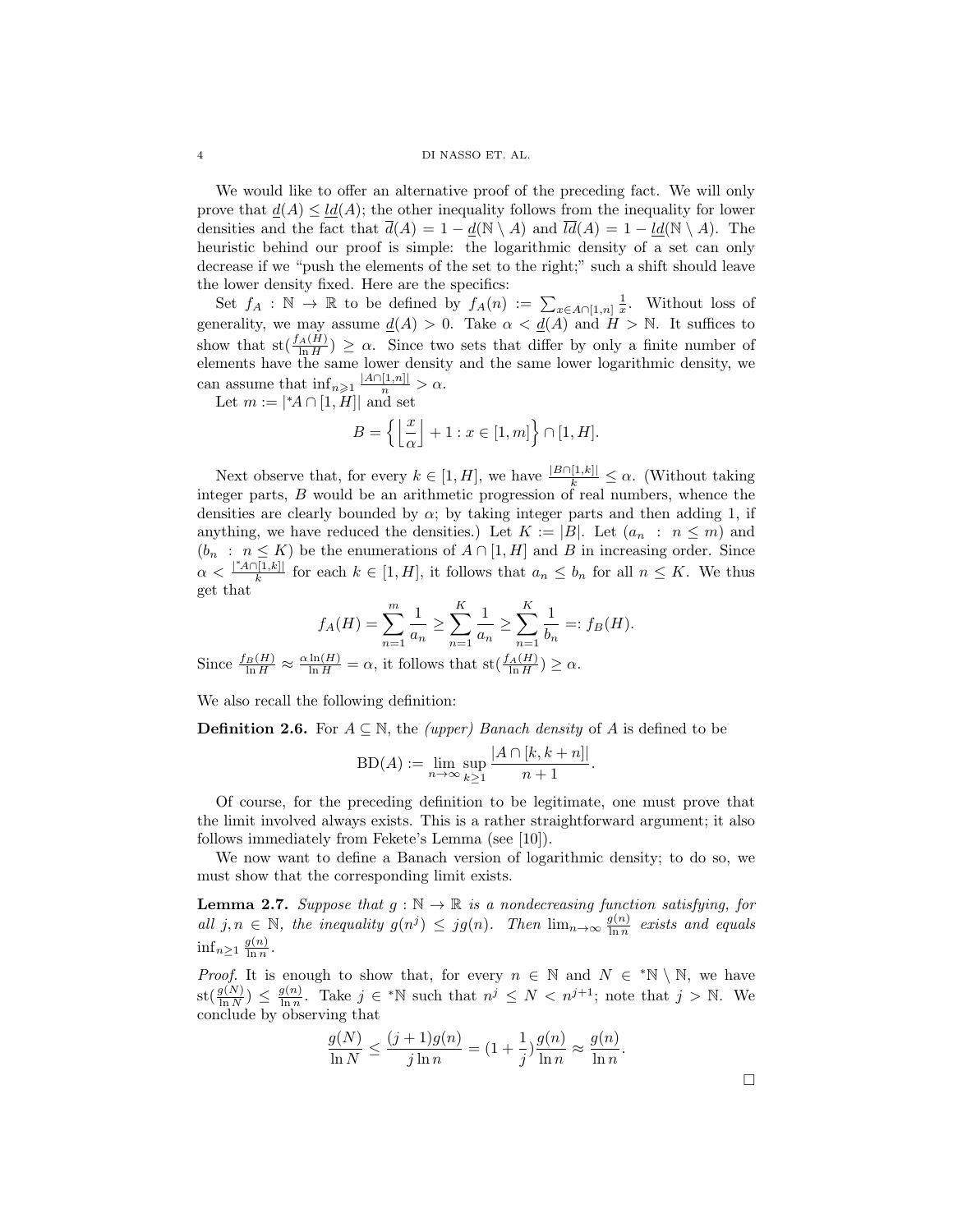**Proposition 2.8.** For any  $A \subseteq \mathbb{N}$ , the limit

$$
\lim_{n \to \infty} \sup_{k \ge 1} \frac{1}{\ln n} \sum_{x \in A \cap [k, nk]} \frac{1}{x}
$$

exists and equals

$$
\inf_{n\geq 1}\sup_{k\geq 1}\frac{1}{\ln n}\sum_{x\in A\cap[k,nk]}\frac{1}{x}.
$$

*Proof.* Define  $q : \mathbb{N} \to \mathbb{R}$  by

$$
g(n) = \sup_{k \ge 1} \left( \sum_{x \in [k, kn) \cap A} \frac{1}{x} \right).
$$

Clearly g is nondecreasing, so, by Lemma 2.7, it suffices to show that  $g(n^j) \leq jg(n)$ for all  $j, n \in \mathbb{N}$ . To see this, it suffices to observe that, for a fixed k, one has

$$
\sum_{x \in [k, kn^j) \cap A} \frac{1}{x} = \sum_{s=1}^j \left( \sum_{x \in [kn^{s-1}, kn^s) \cap A} \frac{1}{x} \right) \leq \sum_{s=1}^j g(n) = j \cdot g(n).
$$

We are thus entitled to make the following:

**Definition 2.9.** For  $A \subseteq \mathbb{N}$ , the *(upper) Banach log density* of A is

$$
\ell \text{BD}(A) := \lim_{n \to \infty} \sup_{k \ge 1} \frac{1}{\ln n} \sum_{x \in A \cap [k, nk]} \frac{1}{x}.
$$

Of course one could also define the lower Banach log density, but in this paper we only focus on the upper Banach log density.

The next proposition can be proven in a manner analogous to the corresponding statement for upper log density.

**Proposition 2.10.** For any  $A \subseteq \mathbb{N}$ , we have  $\ell BD(A) \le BD(A)$ .

Finally, we will frequently make use of the following nonstandard formulation of Banach log density.

**Proposition 2.11.** If  $A \subseteq \mathbb{N}$ , then  $B\Box(A) \geq \alpha$  if and only if for every  $N > \mathbb{N}$ , there is  $k \in \mathbb{N}$  such that

$$
\text{st}\left(\frac{\sum_{x\in^*A\cap[k,Nk]}\frac{1}{x}}{\ln N}\right) \tag{2.1}
$$

is at least  $\alpha$ .

Equivalently, one can say that, for any  $N > N$ ,  $\ell BD(A)$  is the supremum over  $k \in \mathbb{N}$  of the quantity in (2.1).

 $\Box$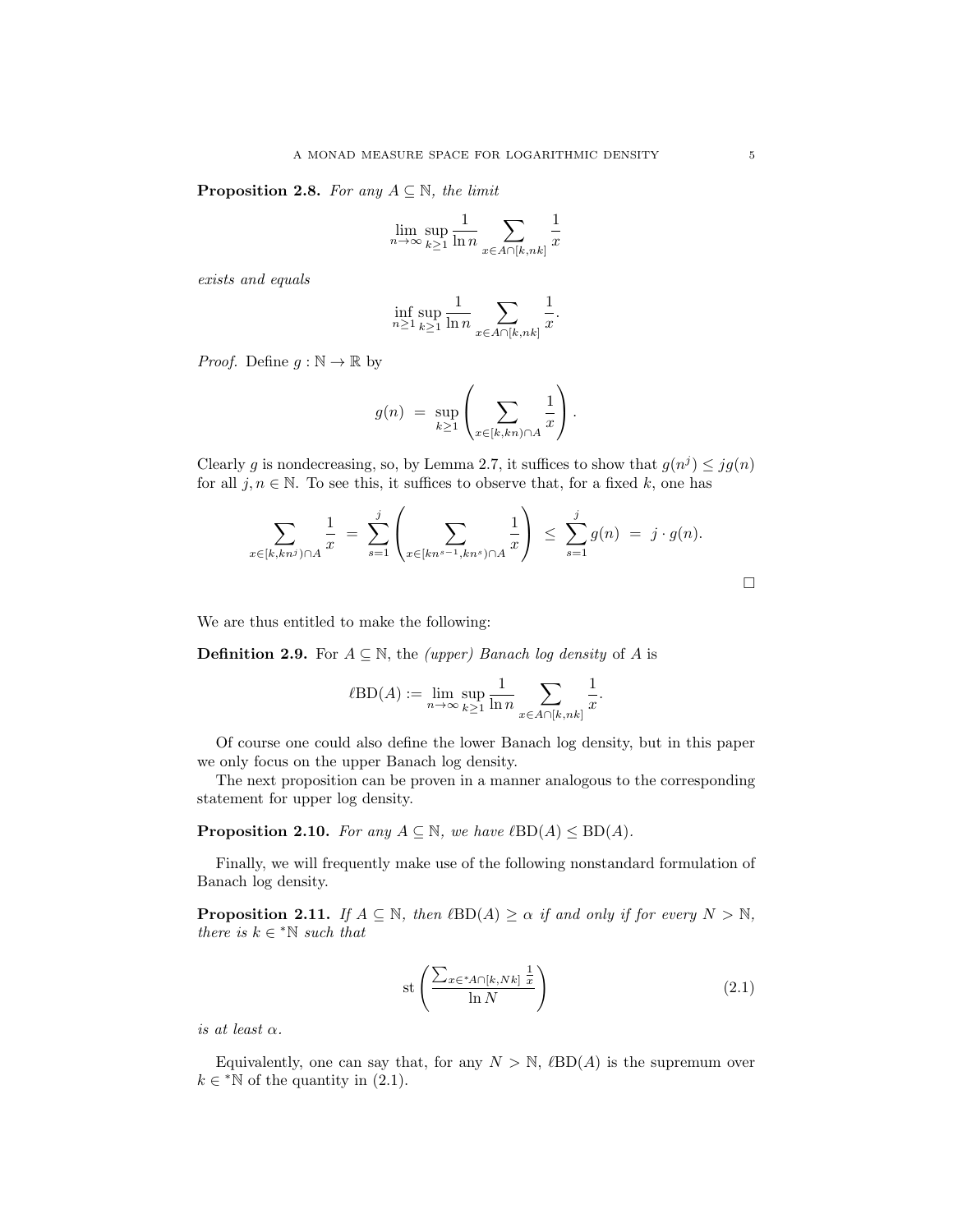2.2. Loeb measure spaces. In this subsection, we fix  $N > N$ . Motivated by the proposition at the end of the last subsection, we introduce a measure on internal subsets of intervals  $[k, Nk]$ . More precisely, for each internal set  $A \subseteq [k, Nk]$ , set

$$
\nu(A) := \nu_{k,N}(A) = \text{st}\left(\sum_{a \in A} \frac{1}{a \ln N}\right).
$$

It is readily verified that  $\nu$  is a finitely additive measure defined on the internal subsets of  $[k, Nk]$ , whence we obtain a Loeb measure space based on  $[k, Nk]$ , whose measure we continue to denote by  $\nu = \nu_{k,N}$ . By Proposition 2.11, for every  $N > N$ , there is  $k \in {}^{\ast} \mathbb{N}$  such that  $\ell BD(A) = \nu_{k,N} ({}^{\ast} A \cap [k, Nk]).$ 

Recall that, for  $n \in \mathbb{N}$ , we set  $H_n = \sum_{k=1}^n \frac{1}{k}$ .

**Proposition 2.12.** For any  $k \le a \le b \le Nk$ , we have

$$
\nu([a, b]) = \text{st}\left(\frac{\ln b - \ln a}{\ln N}\right).
$$

In particular,  $\nu([k, k\sqrt{N}]) = \nu([k, k\sqrt{N}])$  $\sqrt{N}, Nk]$ ) =  $\frac{1}{2}$ .

*Proof.* We assume that  $a, b \in {}^{\ast} \mathbb{N} \setminus \mathbb{N}$ ; the other cases are similar and easier. We have

$$
\frac{H_b - H_{a-1}}{\ln N} = \frac{(H_b - \ln b) + (\ln b - \ln a) + (\ln \frac{a}{a-1}) + (\ln(a-1) - H_{a-1})}{\ln N}.
$$

Since  $a, b > \mathbb{N}$ , we have  $H_{a-1} - \ln(a-1), H_b - \ln b \approx \gamma$ . Also,  $\ln \frac{a}{a-1} \approx 0$ . It follows that

$$
\nu([a,b]) = \text{st}\left(\sum_{x=a}^{b} \frac{1}{x \ln N}\right) = \text{st}\left(\frac{H_b - H_{a-1}}{\ln N}\right) = \text{st}\left(\frac{\ln b - \ln a}{\ln N}\right).
$$

**Corollary 2.13.** Suppose that  $a, b, c \in \mathbb{N}$  are such that  $a, b, ac, bc \in [k, Nk]$ . Then  $\nu([a, b]) = \nu([ac, bc]).$ 

In contrast to the previous corollary, note that, under the same assumptions,  $\nu(c \cdot \mathbf{r})$  $[a, b] \neq \nu([a, b])$  in general, that is, multiplication need not be measure preserving. Indeed,

$$
\nu(c \cdot [a, b]) = \text{st}\left(\sum_{x \in [a, b]} \frac{1}{cx \ln N}\right) = \text{st}\left(\frac{1}{c} \sum_{x \in [a, b]} \frac{1}{x \ln N}\right).
$$

We will shortly see that this problem vanishes when we pass to a certain quotient of the Loeb measure space.

In calculations pertaining to the aforementioned quotient space, it will become useful to know how to approximate the measures of certain internal subsets of [k, Nk]. First, let us establish some notation. We call an interval [a, b]  $\subseteq$  [k, Nk] big if  $\text{st}(\frac{b}{a}) > 2$  (where, for the sake of this definition, the standard part of an infinite hyperreal is itself). Now suppose that  $C \subseteq [k, Nk]$  is internal and we write  $C = \bigsqcup_{i \in I} [a_i, b_i]$ , where the intervals  $[a_i, b_i]$  are the internal connected components of  $C$ , that is, they are the maximal intervals contained in  $C$ . (Note then that the set I and the sequences  $(a_i)$  and  $(b_i)$  are all internal.) We then say that C has big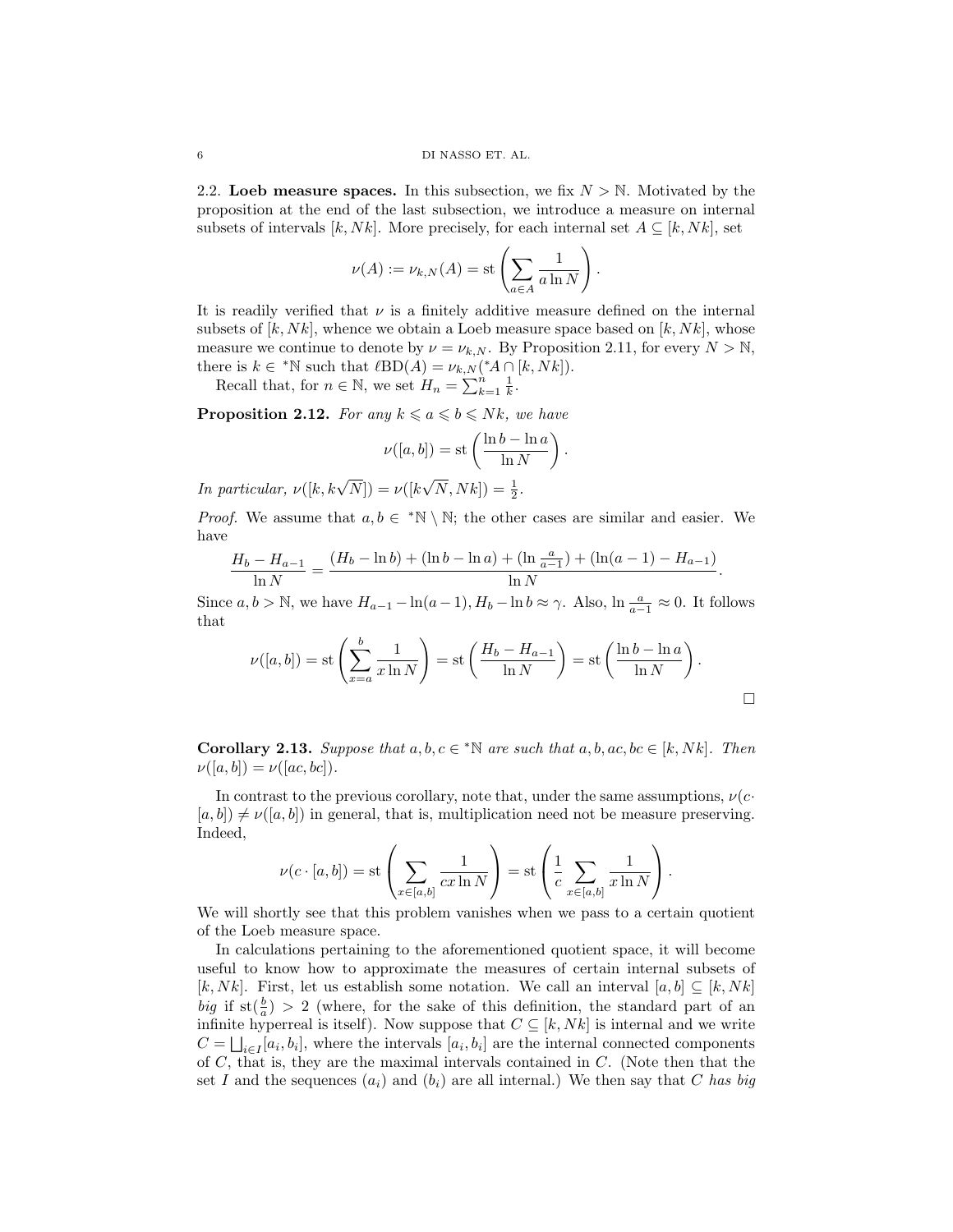components if each connected component  $[a_i, b_i]$  is big. In what follows, considering sets with big components will considerably simplify the computations.

For the proof of the next lemma, we will need to recall the following elementary estimates: suppose that  $r, s \in \mathbb{N}$  are such that  $2 \le r \le s$ . Then:

$$
\ln(s+1) - \ln(r) \le \sum_{i=r}^{s} \frac{1}{i} \le \ln(s) - \ln(r-1).
$$

**Lemma 2.14.** Suppose that  $C = \bigsqcup_{i \in I} [a_i, b_i]$  has big components and that  $C \subseteq$ \*N \ N. Then  $\nu(C) \approx \frac{1}{\ln N} \sum_{i \in I} (\ln(b_i) - \ln(a_i)).$ 

*Proof.* Fix  $i \in I$ . Note then that

$$
\ln(b_i) - \ln(a_i) \le \sum_{n \in [a_i, b_i]} \frac{1}{n} \le \ln(b_i) - \ln(a_i - 1).
$$

It follows that

$$
\frac{|(\ln(b_i) - \ln(a_i)) - \sum_{n \in [a_i, b_i]} \frac{1}{n}|}{\ln(b_i) - \ln(a_i)} \le \frac{\ln(a_i) - \ln(a_i - 1)}{\ln 2} \approx 0.
$$

Fix  $\epsilon > 0$ . We then have

$$
\left| \left( \sum_{i \in I} (\ln(b_i) - \ln(a_i)) \right) - \left( \sum_{i \in I} \sum_{n \in [a_i, b_i]} \frac{1}{n} \right) \right| \le \sum_{i \in I} \epsilon \cdot (\ln(b_i) - \ln(a_i))
$$
  

$$
\le \epsilon \cdot \sum_{i \in I} \sum_{n = a_i + 1}^{b_i} \frac{1}{n}
$$
  

$$
\le \epsilon \cdot H_N.
$$

Therefore, we have

$$
|\nu(C) - \frac{1}{\ln N} \sum_{i \in I} (\ln(b_i) - \ln(a_i))| \le 2\epsilon \cdot \frac{H_N}{\ln N} \approx 2\epsilon.
$$

Since  $\epsilon > 0$  was arbitrary, this yields the desired result.

2.3. Multiplicative cuts. As mentioned in the previous section, we will soon pass to a certain quotient of the above Loeb measure spaces. In this regard, the following notion is central:

**Definition 2.15.** An infinite initial segment V of  $*N$  is a multiplicative cut if  $V \cdot V \subseteq V$ .

Note the following obvious facts:

- multiplicative cuts are also additive cuts, that is, they are closed under addition;
- bounded multiplicative cuts must be external;
- N is the smallest multiplicative cut.

For  $N \in {}^*\mathbb{N} \setminus \mathbb{N}$ , we let

$$
V_N = \bigcap_{n \in \mathbb{N}} [1, \lfloor N^{1/n} \rfloor]. \tag{2.2}
$$

Then  $V_N$  is the largest multiplicative cut in [1, N].

**Definition 2.16.** Suppose that U and V are infinite initial segments of  $*N \cup \{0\}$ and <sup>∗</sup>N respectively. We set: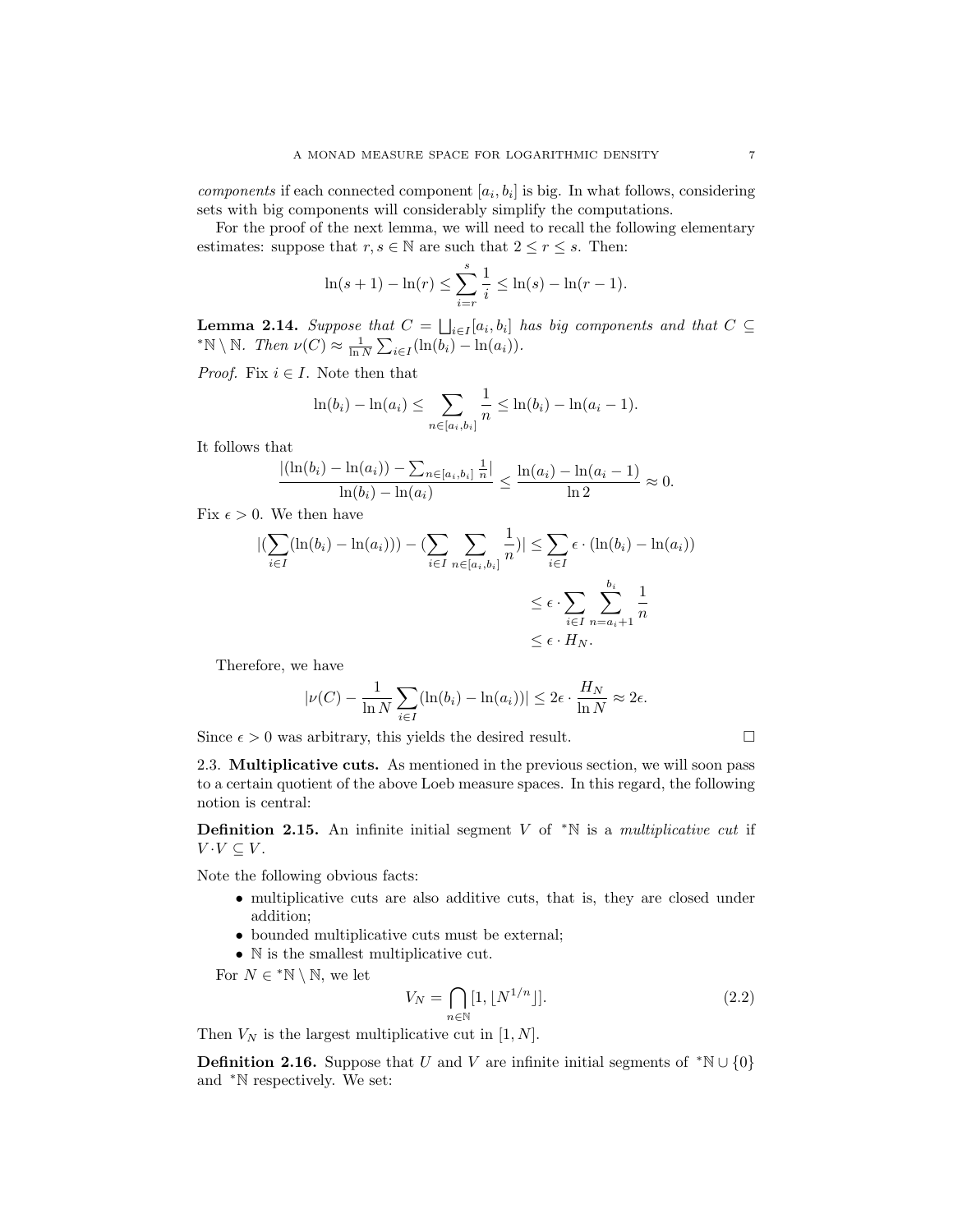(1) 
$$
\ln V := \{x \in {}^*\mathbb{N} \cup \{0\} : \lfloor e^x \rfloor \in V\}.
$$
  
(2)  $e^U = \bigcup_{x \in U} [1, \lfloor e^x \rfloor].$ 

It is straightforward to verify the following facts:

- (1)  $V$  is a multiplicative cut if and only if  $\ln V$  is an additive cut.
- (2)  $e^U$  is a multiplicative cut if and only if U is an additive cut.
- (3) If U is an additive cut, then  $\ln(e^U) = U$ .
- (4) If V is a multiplicative cut, then  $e^{\ln V} = V$ .

In the rest of this subsection, we fix  $N \in \mathbb{N} \setminus \mathbb{N}$  and a multiplicative cut  $V \subseteq [1, N].$ 

**Definition 2.17.** For any  $a, b \in \mathbb{N} \setminus \mathbb{N}$ , we declare  $a \sim_V b$  if and only if  $\lfloor \lfloor \ln a \rfloor |\ln b|| \in \ln V$ .

Equivalently, if  $a < b$ , then  $a \sim_V b$  if and only if  $\lfloor \frac{b}{a} \rfloor \in V$ . Note that  $\sim_V$  is an equivalence relation on \*N. For  $a \in {}^{\ast} \mathbb{N}$ , we set  $[a]^{V} := \{x \in {}^{\ast} \mathbb{N} : a \sim_V x\}$ . We also set  $\varphi_V : {}^*\mathbb{N} \to {}^*\mathbb{N}/\sim_V$  to denote the quotient map, that is,  $\varphi_V(a) := [a]^V$ . If  $V = N$ , we simply write  $\varphi$  instead of  $\varphi_V$ .

The proof of the following proposition is straightforward.

# Proposition 2.18. Fix  $a \in {}^{\ast} \mathbb{N}$ . Then:

(1) If  $x, y \in [a]^V$  and  $x < y$ , then  $[x, y] \subseteq [a]^V$ . (2)  $[a]^{V} = \bigcup_{x \in V} [(ax^{-1}], ax].$ 

It is straightforward to show that, if  $[a]^V = [a']^V$  and  $[b]^V = [b']^V$ , then  $[ab]^V =$  $[a'b']^V$ . (For instance, use that equality modulo an additive cut is a congruence relation with respect to addition on \*N.) This allows us to set, for  $a, b \in {}^{\ast} \mathbb{N}$ ,  $[a]^{V} \cdot [b]^{V} := [ab]^{V}$ . It is worth noting that this multiplication on equivalence classes satisfies cancellation: if  $[a]^V \cdot [b]^V = [a]^V \cdot [c]^V$ , then  $[b]^V = [c]^V$ .

We can also order equivalence classes by setting  $[a]^V < [b]^V$  if and only if  $a < b$ and  $a \not\sim_V b$ .

# **Proposition 2.19.** (\* $\mathbb{N}/\sim_V$ , <) is a dense linear order.

*Proof.* Suppose that  $[a]^V < [b]^V$ . Let  $c := |$ √  $[ab]$ . It is readily verified (using that V is a multiplicative cut) that  $[a]^V < [c]^V < [b]^{\bar{V}}$ .

For any  $k \in {}^{\ast} \mathbb{N}$ , we set  $\mathcal{H}_{k,N,V} := \varphi_V([k,Nk])$ . Once again, to simplify notation, if  $V = N$ , we simply drop the V and write  $\mathcal{H}_{k,N}$  instead of  $\mathcal{H}_{k,N,V}$ . We will often abuse notation and write  $\varphi_V : [k, Nk] \to \mathcal{H}_{k,N,V}$ , that is, we will let  $\varphi_V$  also denote its restriction to  $[k, Nk]$ . Following traditional verbiage from the nonstandard analysis literature, one may refer to elements of  $\mathcal{H}_{k,N,V}$  as monads (thus explaining the title of this article).

It is worth noting that if  $a \in [k, Nk]$  is such that  $ax > Nk$  or  $\lfloor \frac{a}{x} \rfloor < k$  for some  $x \in V$ , then  $[a]^V$  is not completely contained in  $[k, Nk]$ ; for our purposes, the set of such exceptional a's will become negligible in a sense to be made precise shortly. In light of Proposition 2.11, the spaces  $\mathcal{H}_{k,N,V}$  will prove important when studying Banach log density.

**Remark 2.20.** For each  $a \in [k, Nk]$ , set

$$
\Phi(a) := \text{st}\left(\frac{\ln a - \ln k}{\ln N}\right). \tag{2.3}
$$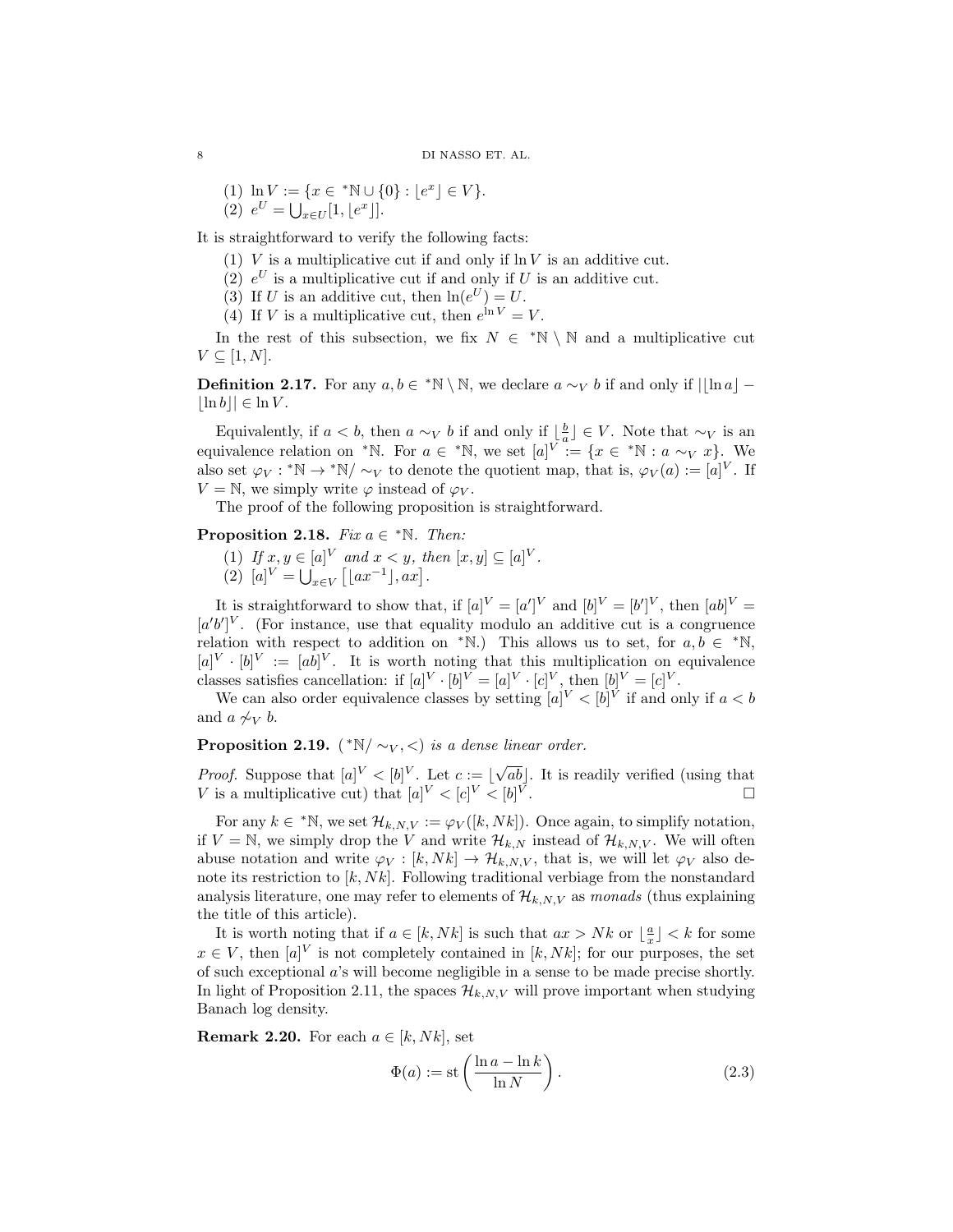Then  $\Phi : [k, Nk] \to [0, 1]$  is easily seen to be a surjection. Moreover,  $\Phi(a) = \Phi(b)$ if and only if  $a \sim_{V_N} b$ , where  $V_N$  is defined as in (2.2). Hence, we obtain an order-preserving isomorphism  $\Phi_{\#} : \mathcal{H}_{k,N,V_N} \to [0,1]$  given by

$$
\Phi_{\#}([a]^{V_N}) := \mathrm{st}\left(\frac{\ln a - \ln k}{\ln N}\right).
$$

2.4. Quotient measure spaces. We are finally ready to describe the appropriate quotient of the above Loeb measure spaces. Once we have done this, we will show that certain natural operations on these measure spaces are measure-preserving (Theorems 2.23, 2.24, and 2.25 below).

Fix  $N > N$  and a multiplicative cut V contained in [1, N]. Via  $\varphi : [k, Nk] \to$  $\mathcal{H}_{k,N,V}$ , the Loeb measure  $\nu_{k,N}$  induces a measure  $\mathfrak{m} = \mathfrak{m}_{k,N,V}$  on  $\mathcal{H}_{k,N,V}$ . More precisely, a set  $E \subseteq \mathcal{H}_{k,N,V}$  is  $\mathfrak{m}_{k,N,V}$ -measurable if and only if  $\varphi^{-1}(E)$  is  $\nu_{k,N}$ measurable, in which case we set

$$
\mathfrak{m}_{k,N,V}(E) := \nu_{k,N}(\varphi^{-1}(E)).
$$
\n(2.4)

Of course,  $\mathfrak{m}_{k,N,V}$  is a probability measure on  $\mathcal{H}_{k,N,V}$ . Since Loeb measures are complete, it follows that  $\mathfrak{m}_{k,N,V}$  is also complete. As before, if  $V = \mathbb{N}$ , then we write  $\mathfrak{m}_{k,N}$  instead of  $\mathfrak{m}_{k,N,N}$ .

**Example 2.21.** If  $V = V_N$ , then the order-preserving isomorphism  $\Phi_{\#}: \mathcal{H}_{k,N,V_N} \to$  $[0, 1]$  is also an isomorphism of measure spaces, where  $[0, 1]$  is equipped with the usual Lebesgue measure.

**Proposition 2.22.** Suppose that  $A \subseteq [k, Nk]$  is internal. Then  $\varphi(A)$  is m-measurable.

Proof. The proof is identical to that of [8, Proposition 6.3].

$$
\Box
$$

Recall that if  $(X, \mathcal{B}, \mu)$  and  $(Y, \mathcal{C}, \nu)$  are probability spaces, then  $T : X \to Y$ is said to be *measure-preserving* if T is measurable and  $\mu(T^{-1}(A)) = \nu(A)$  for all  $A \in \mathcal{C}$ . If, additionally, there is a measure-preserving map  $U: Y \to X$  that is almost-everywhere an inverse to  $T$ , then we say that  $T$  is an *invertible measure*preserving map; since any such U is unique up to a  $\nu$ -null set, we may refer to it as  $T^{-1}$  and speak of "the" inverse to T.

Given  $x := [a]^V$ , we can define a map  $T_x : \mathcal{H}_{k,N,V} \to \mathcal{H}_{ka,N,V}$  by  $T_x(e) := xe$ . The following two theorems are the main reason for considering quotient measure spaces.

**Theorem 2.23.** For any  $x := [a]^V$ , we have  $T_x : \mathcal{H}_{k,N,V} \to \mathcal{H}_{ka,N,V}$  is an invertible measure-preserving map.

*Proof.* We will only show: if  $E \subseteq \mathcal{H}_{k,N,V}$  is  $\mathfrak{m}_{k,N,V}$ -measurable, then  $T_x(E)$  is  $\mathfrak{m}_{ka,N,V}$ -measurable and  $\mathfrak{m}_{ka,N,V}(T_x(E)) = \mathfrak{m}_{k,N,V}(E)$ . To finish the proof of the proposition, one would need to show that  $T_x$  is measurable and measure-preserving; the proof of this fact is similar to what we will actually show but is a bit messier.

Without loss of generality, we may suppose that  $a \in {}^*\mathbb{N} \setminus \mathbb{N}$ . Indeed, if  $a \in \mathbb{N}$ , then  $T_x$  is "essentially" the identity map on  $\mathcal{H}_{k,N,V}$ ; see the discussion following the proof of the current proposition.

Without loss of generality, we may also assume that  $\varphi_V^{-1}(E) \subseteq {}^*\mathbb{N} \setminus \mathbb{N}$ . Fix (standard)  $\epsilon > 0$ . Since  $\varphi_V^{-1}(E)$  is Loeb measurable, we can find internal sets  $C, D \subseteq [k, Nk]$  with  $C \subseteq \varphi_V^{-1}(E) \subseteq D$  and with  $\nu_{k,N}(D \setminus C) < \epsilon$ . Without loss of generality, we may assume that  $D \subseteq {}^*\mathbb{N} \setminus \mathbb{N}$  and that both C and D have big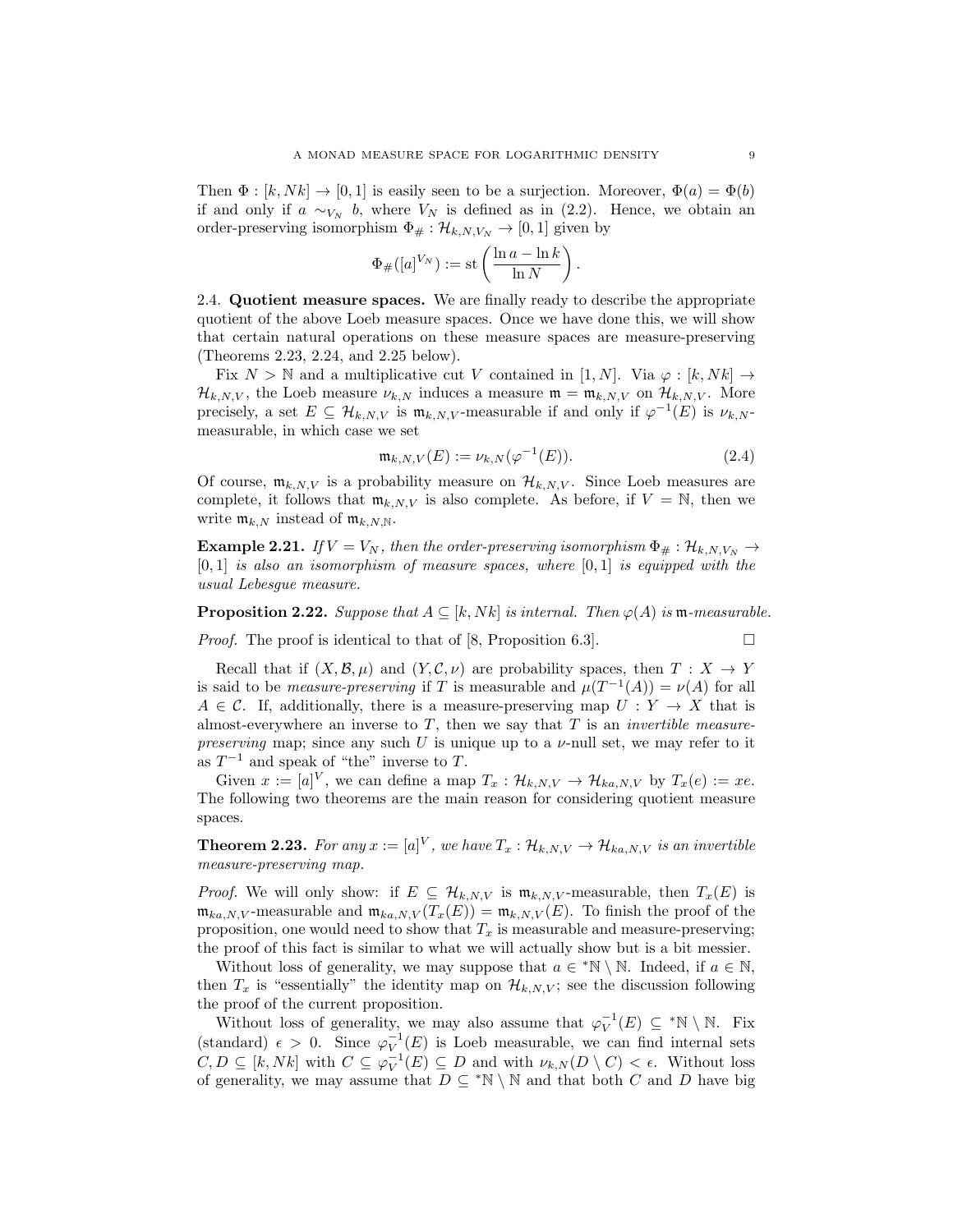components. Indeed, we can arrange that  $D$  has big components by deleting from D all of the components that are not big; note that the remaining set is internal and still contains  $\varphi_V^{-1}(E)$ . We can arrange that C has big components by prolonging each connected component to three times the right endpoint (and merging intervals where necessary); the resulting set is still internal, is still contained in  $\varphi_V^{-1}(E)$ , and is readily verified to have big components.

Decompose  $C = \bigsqcup_{i \in I} [a_i, b_i]$  and  $D = \bigsqcup_{j \in J} [c_j, d_j]$  into their connected components. Set  $F := \bigsqcup_{i \in I} [aa_i, ab_i]$  and  $G := \bigsqcup_{j \in J} [ac_j, ad_j]$ .

# Claim:  $F \subseteq \varphi_V^{-1}(T_x(E)) \subseteq G$ .

**Proof of Claim:** First suppose that  $p \in F$ . Fix  $l \in [a_i, b_i]$  such that  $al \leq p \leq$  $a(l + 1)$ . Since  $l \sim_V l + 1$ , we have  $al \sim_V a(l + 1)$ , whence  $[p]^V = [al]^V \in T_x(E)$ . Now suppose that  $p \in \varphi_V^{-1}(T_x(E))$ , say  $[p]^V = [a]^V \cdot [d]^V$  with  $[d]^V \in E$ . Take  $y \in V$  such that  $p \in [\lfloor \frac{ad}{y} \rfloor, ady]$ . Since  $a\lfloor \frac{d}{y} \rfloor \leq \lfloor \frac{ad}{y} \rfloor$ , we have  $p \in [a\lfloor \frac{d}{y} \rfloor, ady]$ . Write  $p = ak + r$  with  $k \in [\lfloor \frac{d}{y} \rfloor, dy]$  and  $0 \leq r < a$ . Since  $[\lfloor \frac{d}{y} \rfloor, dy] \subseteq \varphi_V^{-1}(E)$ , we have  $k \in [c_j, d_j]$  for some  $j \in J$ . Note that  $d_j \notin \varphi_V^{-1}(E)$  as then  $d_j + 1 \in \varphi_V^{-1}(E) \subseteq D$ , a contradiction. Thus  $p = ak + r \leq a(d_j - 1) + a = ad_j$ , whence  $p \in [ac_j, ad_j]$ . This completes the proof of the claim.

Since F has big components and is contained in  $*\mathbb{N} \setminus \mathbb{N}$ , by Lemma 2.14 we have that

$$
\nu_{ka,N}(F) \approx \frac{1}{\ln N} \sum_{i \in I} (\ln(ab_i) - \ln(aa_i)) = \frac{1}{\ln N} (\ln(b_i) - \ln(a_i)) \approx \nu_{k,N}(C).
$$

We conclude that  $\nu_{ka,N}(G) = \nu_{k,N}(D)$ . For the same reason, we have that  $\nu_{ka,N}(G)$  $\nu_{k,N}(D)$ .

It follows that  $\nu_{ka,N}(G \setminus F) < \epsilon$ . Since  $\epsilon > 0$  was arbitrary, this shows that  $\varphi_V^{-1}(T_x(E))$  is Loeb measurable. Moreover,

$$
|\nu_{ka,N}(\varphi_V^{-1}(T_x(E))) - \nu_{k,N}(\varphi_V^{-1}(E))| \le |\nu_{ka,N}(G) - \nu_{k,N}(D)| + 2\epsilon = 2\epsilon;
$$

since  $\epsilon > 0$  is arbitrary, we have  $\nu_{ka,N}(\varphi^{-1}(T_x(E))) = \nu_{k,N}(\varphi^{-1}(E))$ , that is,  $\mathfrak{m}_{ka,N,V}(T_x(E)) = \mathfrak{m}_{k,N,V}(E).$ 

Now suppose that  $x := [a]^V$  is such that  $a < V_N$ , where  $V_N$  is as in Equation (2.2). Then the "inclusion" mapping  $[k, Nk] \rightarrow [ka, Nka]$  (which is technically only defined on a ν-conull set) induces an invertible measure-preserving transformation  $\mathcal{H}_{k,N,V} \to \mathcal{H}_{ka,N,V}$ . In this way, we can identify the measure spaces  $\mathcal{H}_{k,N,V}$  and  $\mathcal{H}_{ka,N,V}$ . Combining this identification and Theorem 2.23, we obtain the following:

**Theorem 2.24.** For  $x := [a]^V$  with  $a < V_N$ , the map  $T_x : \mathcal{H}_{k,N,V} \to \mathcal{H}_{k,N,V}$  is an invertible measure-preserving transformation.

For  $u \in [1, N]$ , set  $u^{-1} := \lfloor \frac{N}{u} \rfloor$ . Of course, this notion depends on N and occasionally we will want to make this dependence explicit, in which case we write  $u^{-1,N}.$ 

The final goal of this subsection is to prove the following:

**Theorem 2.25.** The map  $\Upsilon = \Upsilon_{N,V} : \mathcal{H}_{1,N,V} \to \mathcal{H}_{1,N,V}$  given by  $\Upsilon(\varphi_V(u)) :=$  $\varphi_V(u^{-1})$  is well-defined. Moreover,  $\Upsilon$  is an invertible measure-preserving transformation satisfying  $\Upsilon^{-1} = \Upsilon$ .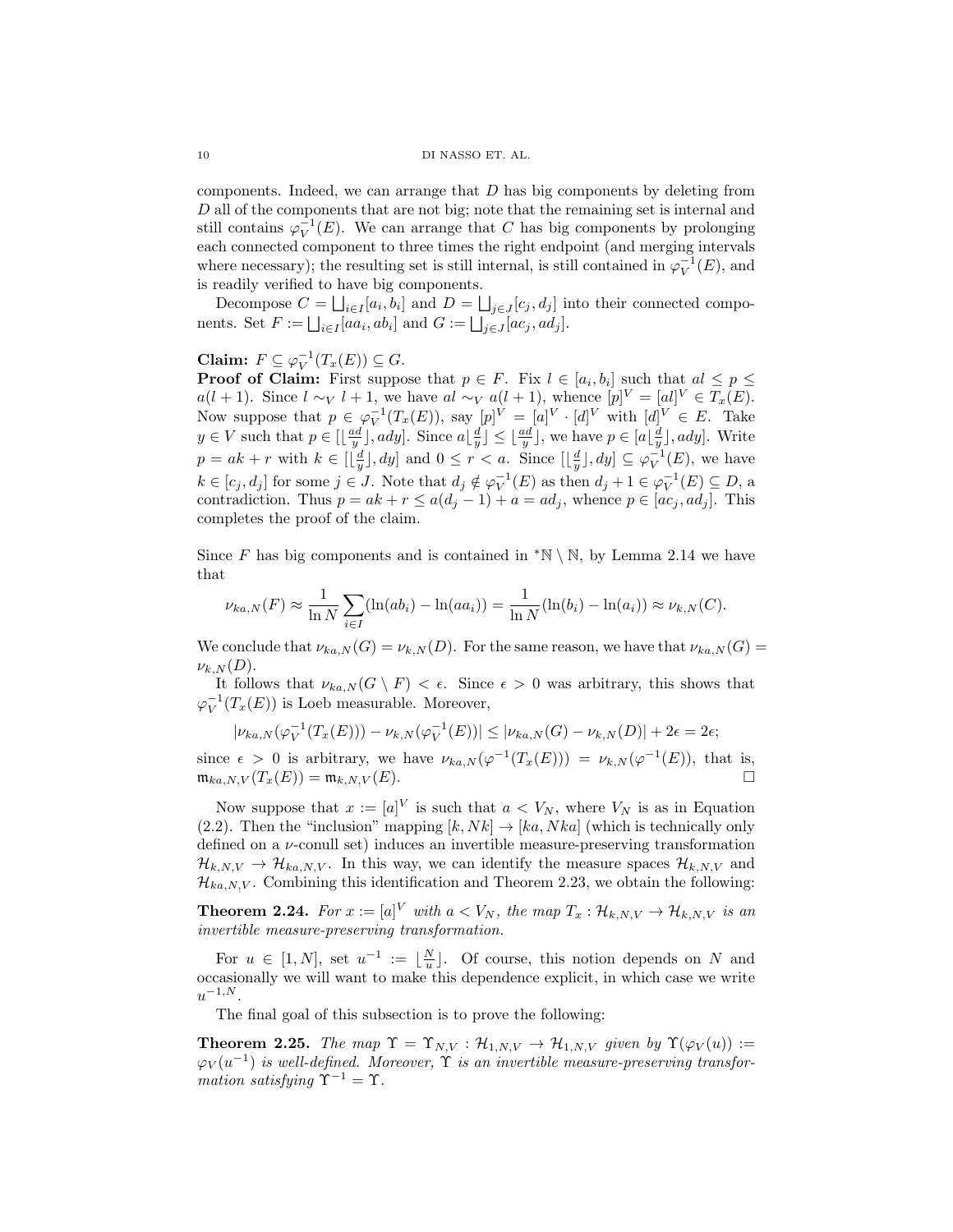We break the proof of Theorem 2.25 up into a series of lemmas. We first prove that  $\Upsilon$  is well-defined.

**Lemma 2.26.** Suppose that  $u, v \in [1, \frac{N}{2}]$  satisfy  $u \sim_V v$ . Then  $u^{-1} \sim_V v^{-1}$ .

*Proof.* Without loss of generality,  $u \leq v$ . We must show that  $\lfloor \frac{u^{-1}}{v^{-1}} \rfloor \in V$ . Write  $u^{-1} := \frac{N}{u} - \epsilon$  and  $v^{-1} := \frac{N}{v} - \delta$ , where  $\epsilon, \delta \in [0, 1)$ . Then:

$$
\frac{u^{-1}}{v^{-1}} = \frac{N - \epsilon u}{N - \delta v} \cdot \frac{v}{u} \le \frac{N}{N - v} \cdot \frac{v}{u} \le 2 \cdot \frac{v}{u}.
$$

We next prove that  $\Upsilon$  is an involution.

**Lemma 2.27.** Suppose that  $x \in [1, \frac{N}{2}]$ . Then  $x \sim_V (x^{-1})^{-1}$ .

*Proof.* Since  $x^{-1} \le \frac{N}{x}$ , we have  $x \le \frac{N}{x^{-1}}$ , so  $x \le (x^{-1})^{-1}$ . Write  $(x^{-1})^{-1} = \frac{N}{x^{-1}} - \delta_1$ and  $x^{-1} = \frac{N}{x} - \delta_2$ , with  $\delta_1, \delta_2 \in [0, 1)$ . We then have:

$$
\frac{(x^{-1})^{-1}}{x} = \frac{\frac{N}{x-\delta_2} - \delta_1}{x} = \frac{Nx - \delta_1N + \delta_1\delta_2x}{x(N-\delta_2x)} \le \frac{N}{N-x} \le 2.
$$

Suppose that  $A \subseteq [1, N]$  is internal and its decomposition into components is  $A = \bigsqcup_{i \in I} [a_i, b_i]$ . We say that A has separated components if, whenever  $[a_i, b_i]$  and  $[a_j, b_j]$  are adjacent components with  $a_j > b_i$ , we have  $a_j > 2b_i$ .

**Lemma 2.28.** Suppose that A has separated components and is contained in  $\bigcap_{k\in\mathbb{N}}[1,\frac{N}{k})$ . Then, for any distinct  $i, j \in I$ , we have  $[b_i^{-1}, a_i^{-1}] \cap [b_j^{-1}, a_j^{-1}] = \emptyset$ .

*Proof.* Without loss of generality, assume that  $2b_i < a_j$ . Suppose that  $b_i^{-1} \leq x \leq$  $a_i^{-1}$ . Then  $\frac{N}{b_i} - \epsilon \leq x \leq \frac{N}{a_i}$  for some  $\epsilon \in [0,1)$ . We then have  $a_i \leq \frac{N}{x} \leq \frac{Nb_i}{N-b_i}$ , so  $a_i \leq x^{-1} \leq 2b_i$  since  $\frac{b_i}{N} \approx 0$ . If  $b_j^{-1} \leq x \leq a_j^{-1}$ , then we would have  $a_j \leq x^{-1}$ , contradicting  $2b_i < a_j$ .

For internal  $A \subseteq [1, N]$  with decomposition  $A = \bigsqcup_{i \in I} [a_i, b_i]$ , we set  $A^{-1} =$  $\bigcup_{i\in I} [b_i^{-1}, a_i^{-1}]$ . If A has separated components and is contained in  $\bigcap_{k\in\mathbb{N}}[1,\frac{N}{k}),$ the preceding lemma tells us this definition of  $A^{-1}$  is also its decomposition into components.

**Lemma 2.29.** Suppose that  $A \subseteq [1, N]$  is internal, has big and separated components, and is contained in  $(*\mathbb{N} \setminus \mathbb{N}) \cap \bigcap_{k \in \mathbb{N}} [1, \frac{N}{k})$ . Then  $A^{-1}$  has big components and  $\nu(A) = \nu(A^{-1}).$ 

*Proof.* In order to show that  $A^{-1}$  has big components, it suffices to show that if [a, b] is big and  $\frac{b}{N}$  is infinitesimal, then  $[b^{-1}, a^{-1}]$  is also big. Write  $a^{-1} = \frac{N}{a} - \epsilon$ and  $b^{-1} = \frac{N}{b} - \delta$ . Then:

$$
\frac{a^{-1}}{b^{-1}} = \frac{b}{a} \cdot \frac{N - \epsilon a}{N - \delta b} > \frac{b}{a} \cdot (1 - \frac{a}{N}).
$$

The quantity on the right hand side of the display is appreciably larger than 2 since  $\frac{b}{a}$  is appreciably larger than 2 and  $\frac{a}{N}$  is infinitesimal.

 $\Box$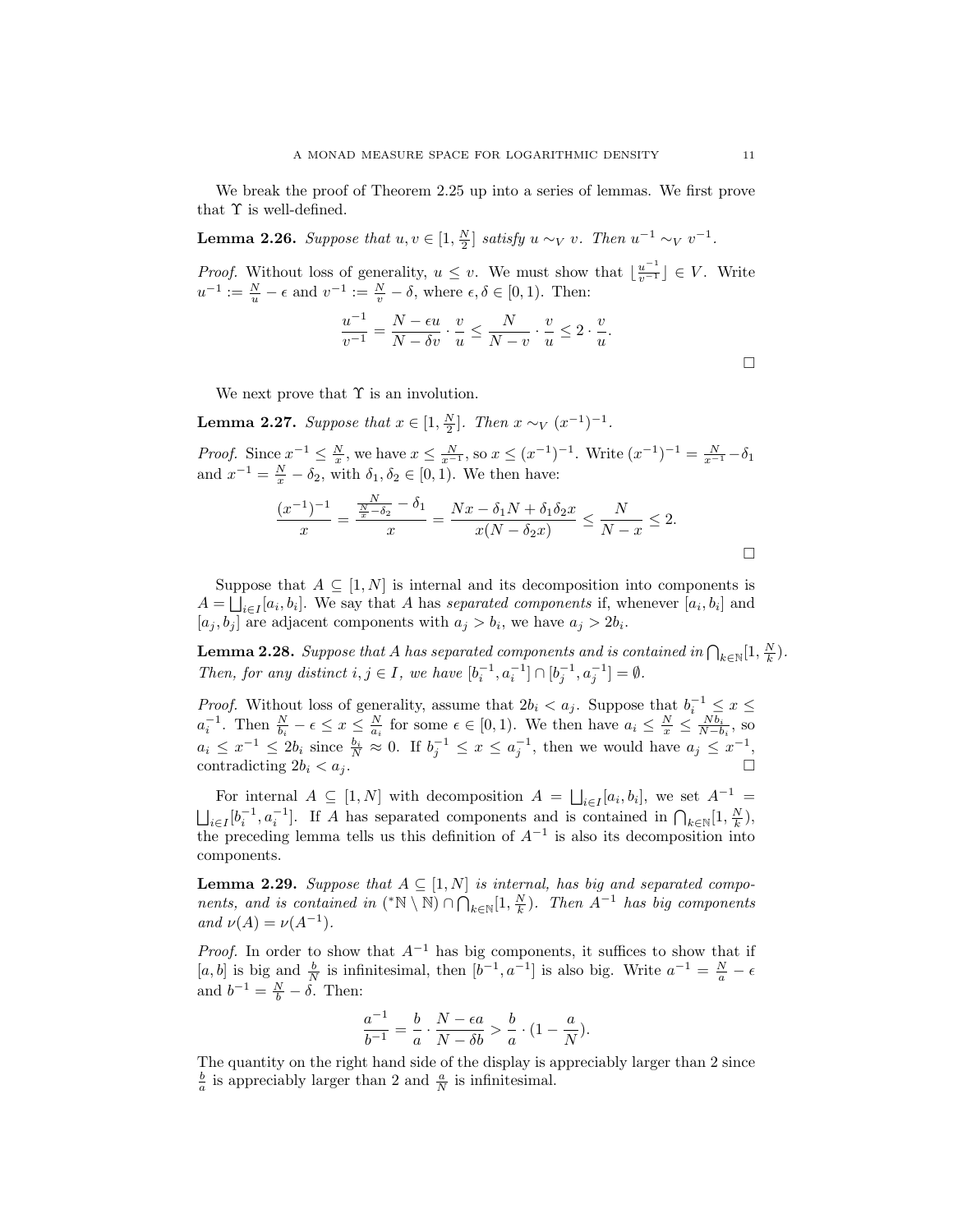We now must show that  $\nu(A) = \nu(A^{-1})$ . Decompose  $A = \bigsqcup_{i \in I} [a_i, b_i]$  into its components; then  $[b_i^{-1}, a_i^{-1}]$  are the components of  $A^{-1}$ . By Lemma 2.14 (which applies to  $A^{-1}$  since  $A \subseteq \bigcap_{k \in \mathbb{N}} [1, \frac{N}{k})$ , we know that

$$
\nu(A) \approx \frac{1}{\ln N} \sum_{i \in I} (\ln(b_i) - \ln(a_i))
$$

and

$$
\nu(A^{-1}) \approx \frac{1}{\ln N} \sum_{i \in I} (\ln(a_i^{-1}) - \ln(b_i^{-1})).
$$

For simplicity, set  $\alpha_i := \ln(b_i) - \ln(a_i)$  and  $\beta_i := \ln(a_i^{-1}) - \ln(b_i^{-1})$ . Fix  $i \in I$  and write  $a_i^{-1} = \frac{N}{a_i} - \epsilon$  and  $b_i^{-1} = \frac{N}{b_i} - \delta$ . Then  $|\alpha_i - \beta_i| = |\ln(\frac{N - \epsilon a_i}{N - \delta b_i})| \approx 0$ . Since A has big components, it follows that  $\frac{|\alpha_i - \beta_i|}{\alpha_i} \approx 0$ . It follows that

$$
|\frac{\sum_{i\in I}\alpha_i}{\ln N}-\frac{\sum_{i\in I}\beta_i}{\ln N}|\leq \frac{\sum_{i\in I}|\alpha_i-\beta_i|}{\ln N}\leq \frac{\sum_{i\in I}|\alpha_i-\beta_i|}{\sum_{i\in I}\alpha_i}\approx 0.
$$

Putting everything together, we get  $\nu(A) = \nu(A^{-1})$ .  $\Box$ 

**Lemma 2.30.** Suppose that  $E \subseteq \mathcal{H}_{1,N,V}$  is  $\mathfrak{m}_{1,N,V}$ -measurable. Then  $\Upsilon(E)$  is  $\mathfrak{m}_{1,N,V}$ -measurable and  $\mathfrak{m}_{1,N,V}(\Upsilon(E)) = \mathfrak{m}_{1,N,V}(E)$ 

*Proof.* Fix  $M \in {}^*\mathbb{N} \setminus \mathbb{N}$  such that  $\nu([M, N/M]) = 1$ . Without loss of generality, we may assume that  $\varphi_V^{-1}(E) \subseteq [M, N/M]$ . Fix  $\epsilon > 0$  and take internal sets  $C \subseteq$  $\varphi_V^{-1}(E) \subseteq D$  with  $\nu_{1,N}(D \setminus C) < \epsilon$ . Without loss of generality,  $D \subseteq [M, N/M]$ . Moreover, arguing as in the proof of Theorem 2.23, we may assume that both C and D have big and separated components. Decompose  $C = \bigsqcup_{i \in I} [a_i, b_i]$  and  $D = \bigsqcup_{j \in J} [c_j, d_j]$  into their measurable components.

Claim:  $C^{-1} \subseteq \varphi_V^{-1}(\Upsilon(E)) \subseteq D^{-1}$ .

**Proof of Claim:** First suppose that  $x \in [b_i^{-1}, a_i^{-1}]$ . Write  $b^{-1} = \frac{N}{b} - \delta$  for some  $\delta \in [0,1)$ . Then

$$
a \le \frac{N}{x} \le \frac{Nb}{N - \delta b} \le \frac{Nb}{N - b} \le 2b.
$$

Since  $b \sim_V 2b$ , we have  $\varphi_V(x^{-1}) \in E$ . Since  $a_i \geq 2$ , we have  $x \leq a_i^{-1} \leq \frac{N}{2}$ , so  $x \sim_V (x^{-1})^{-1} \in \varphi_V^{-1}(\Upsilon(E))$  and thus  $x \in \varphi_V^{-1}(\Upsilon(E))$ . Now suppose that  $x \in \varphi_V^{-1}(\Upsilon(E))$ . Then  $x \sim_V u^{-1}$  for some  $u \in \varphi_V^{-1}(E)$ . Choose  $j \in J$  such that  $u \in [c_j, d_j]$ . Since  $d_j + 1 \notin D$ , we cannot have  $u \sim_V d_j$ . Now since  $u, x^{-1} \in [1, \frac{N}{2}]$ , we have  $u \sim_V (u^{-1})^{-1} \sim_V x^{-1}$ , whence  $x^{-1} \leq d_j$ . Note that  $x^{-1} \leq d_j$ , else we contradict  $d_j + 1 \notin D$ . It follows that  $\frac{N}{x} \leq d_j$ , so  $\frac{N}{d_j} \leq x$ , whence  $d_j^{-1} \leq x$ . Similarly,  $u \nsim_V c_j$ , so  $c_j \leq x^{-1} \leq \frac{N}{x}$ . It follows that  $x \leq \frac{N}{c_j}$ , so  $x \leq c_j^{-1}$ . This completes the proof of the claim.

By Lemma 2.29, we have that  $\nu(C^{-1}) = \nu(C)$  and  $\nu(D^{-1}) = \nu(D)$ . Once again, it follows that  $\varphi_V^{-1}(\Upsilon(E))$  is measurable and has the same measure as E.

Note that Lemmas 2.26, 2.27, and 2.30 together establish Theorem 2.25.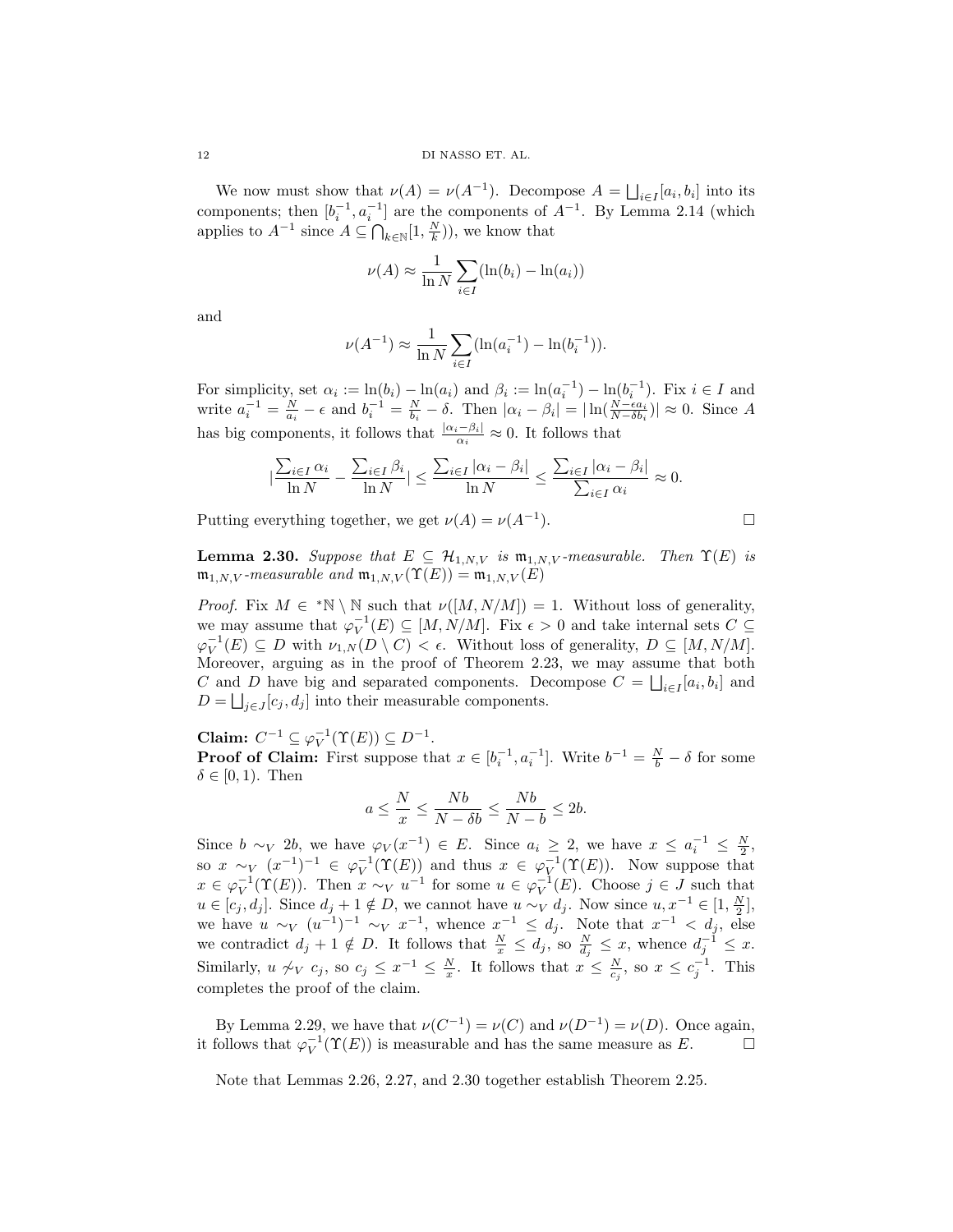### 3. Geo-arithmetic progressions

In this short section, we indicate how our results from the previous section can be used to obtain approximate geometric structure in sets of positive Banach log density. As mentioned in the introduction, in an upcoming paper we show how stronger results can be deduced from Szemeredi's theorem and a logarithmic change of coordinates.

Let  $x, a \in {}^{\ast} \mathbb{N}$ . If  $n \in \mathbb{N}$ , we say that x is an n-approximation of a if  $x/n < a$ xn. If every element  $x \in X$  is an n-approximation of some  $a \in A$ , we say that X is an n-approximate subset of A.

For the convenience of the reader, we recall:

**Fact 3.1** (Furstenberg's Recurrence Theorem). Let  $T : X \rightarrow X$  be a measurepreserving transformation on the probability space  $(X, \mathcal{B}, \mu)$ . Further suppose that  $A \in \mathcal{B}$  satisfies  $\mu(A) > 0$  and  $l \in \mathbb{N}$  is given. Then there exists  $n \in \mathbb{N}$  such that

$$
\mu(A \cap T^{-n}(A) \cap T^{-2n}(A) \cap \dots \cap T^{-ln}(A)) > 0.
$$

**Theorem 3.2.** Let  $A \subseteq \mathbb{N}$  be such that  $\ell BD(A) > 0$  and fix  $l \in \mathbb{N}$ . Then there exists  $n \in \mathbb{N}$  such that, for any  $m \in \mathbb{N}$ , there exists a geometric progression  $G =$  $\{ar^i : i = 0, 1, \ldots, l-1\}$  with  $a, r > m$  such that G is an n-approximate subset of A.

*Proof.* Set  $\alpha := \ell BD(A)$ . Take  $k, N \in {}^{\ast} \mathbb{N}$  with  $N > \mathbb{N}$  such that  $\alpha = \nu_{k,N} ({}^{\ast} A \cap {}^{\ast} A)$ [k, Nk]). Let  $E = \varphi({^*A} \cap [k, Nk]) \subseteq \mathcal{H}_{k,N}$ . By Proposition 2.22, we have that E is  $\mathfrak{m}_{k,N}$ -measurable and that  $\mathfrak{m}_{k,N}(E) \geqslant \alpha$ . Fix  $s \in {}^*\mathbb{N}$  with  $\mathbb{N} < s < V_N$  and set  $x := [s]^{\mathbb{N}}$ . By Furstenberg's Recurrence Theorem applied to the transformation  $T_x$ on  $\mathcal{H}_{k,N}$  (which is applicable by Theorem 2.24), we see that E contains a geometric progression  $\{cq^i : i = 1, 2, ..., l\}$ ; here,  $q = x^k$  for some  $k \in \mathbb{N}$ . Let  $r := s^k$ . Choose any  $a \in \varphi^{-1}(cq)$ . Then  $a > \mathbb{N}$  and  $\varphi(ar^{i-1}) = cq^i$ . Let  $n_i = \min\{j \in \mathbb{N} :$  $[\lfloor \frac{ar^i}{j} \rfloor, ar^ij] \cap {}^*A \neq \emptyset$ . Set  $n = \max\{n_i : i = 0, 1, ..., l-1\}$ . We now conclude that there exists an *l*-term geometric progression in  $[k, Nk]$  with infinite ratio and infinite initial element such that every term in the progression is an  $n$ -approximation of some element in  $^*A \cap [k, Nk]$ . The theorem follows by the transfer principle.  $\Box$ 

We give two examples to show the necessity of some of the statements in the previous theorem. First, we show that we can only expect to get approximate arithmetic progressions in general.

Example 3.3. Let A be the set of all square-free numbers. Then by Fact 2.5 we have  $\ell BD(A) \geq d(A) \geq d(A) > 0$  but A does not contain any 3-term geometric progression.

The next example shows that we really do need the Banach log density to be positive.

Example 3.4. Let  $\alpha < 1$ . Fix a j such that  $(j-1)/j > \alpha$ . Let  $u_0 = 2$ ,  $u_{i+1} >$  $(ju_i)^3$ , and set

$$
A = \bigcup_{i=1}^{\infty} [u_i, ju_i].
$$

Then:

(1)  $\overline{d}(A) > \alpha$ ;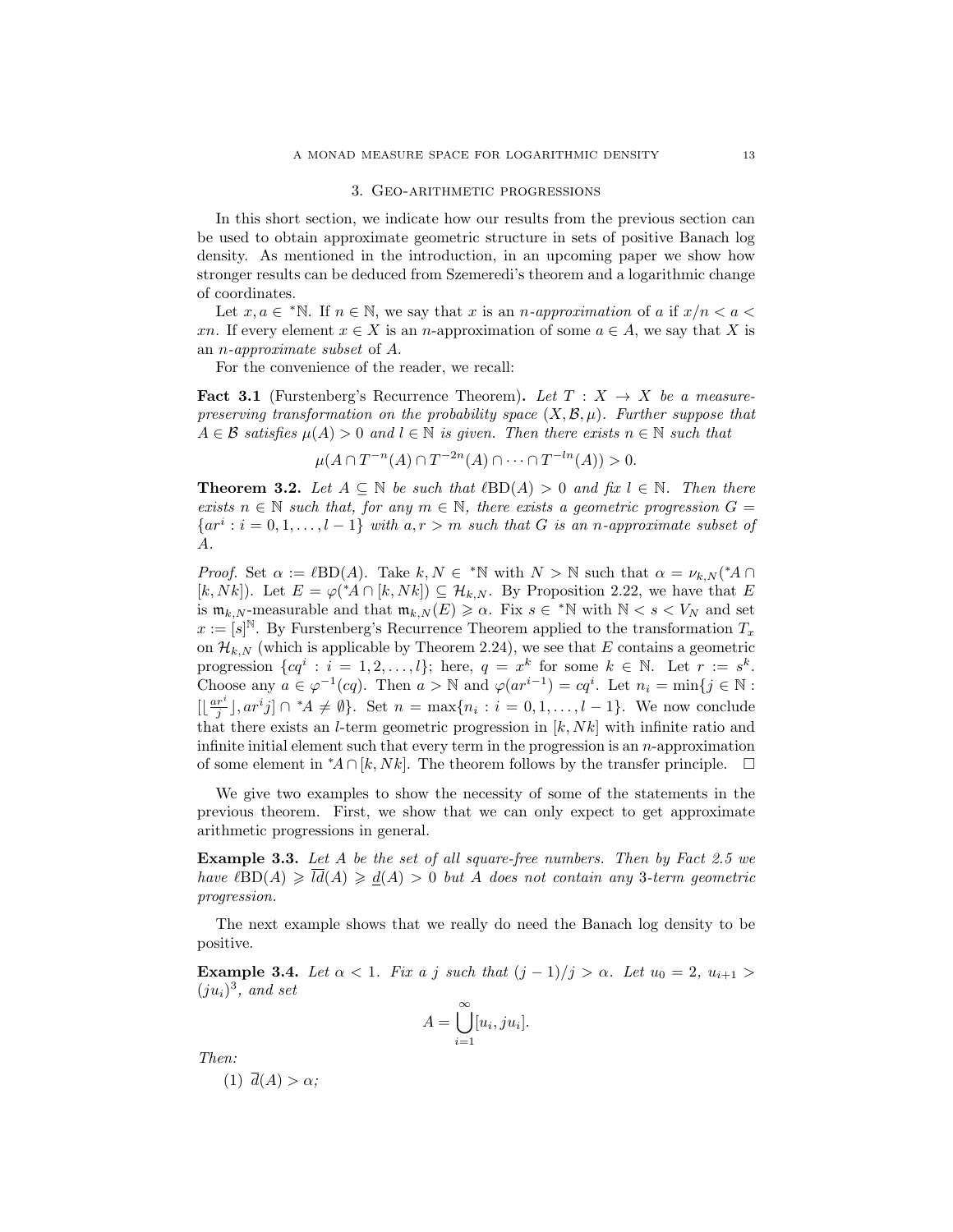#### 14 DI NASSO ET. AL.

- $(2)$   $\ell BD(A) = 0$ ; and
- (3) for any  $n \in \mathbb{N}$ , there exists an  $m \in \mathbb{N}$  such that there does not exist 3term geometric progression  $G = \{a, ar, ar^2\}$  with  $a, r > m$  and G is an n-approximate subset of A.

*Proof.* The verification of  $(1)$  is straightforward and left to the reader. For  $(2)$ , fix  $N > N$  and  $k \in {}^{\ast}N$ ; it suffices to prove that

$$
\frac{1}{\log N} \left( \sum_{x \in {^*A} \cap [k, Nk]} \frac{1}{x} \right) \approx 0.
$$

Let  $[u_{i+t}, ju_{i+t}]$  for  $t = 0, 1, \ldots, p-1$  enumerate those intervals completely contained in  $[k, Nk]$ . Note then that

$$
\frac{1}{\log N} \left( \sum_{x \in {^*A} \cap [k, Nk]} \frac{1}{x} \right) \approx \frac{1}{\log N} \left( \sum_{t=0}^{p-1} \sum_{x \in {^*A} \cap [u_{i+t}, ju_{i+t}]} \frac{1}{x} \right) \approx \frac{p \log j}{\log N}.
$$

Since  $u_{i+p-1} > u_i^{3^{p-1}}$  and  $u_{i+p-1}/u_i \leq N$ , we see that  $3^{p-1} - 1 \leq \log N$ , whence there is  $C \in \mathbb{R}$  such that  $p \leq C \log \log N$ . It follows that

$$
\frac{p \log j}{\log N} \le \frac{C \log j \log \log N}{\log N} \approx 0,
$$

finishing the proof of (2).

We now prove (3). Let  $m = n^3 j$ . Let  $a, r > m$  and  $G = \{a, ar, ar^2\}$  be a 3-term geometric progression such that  $u_{i_1}/n \leqslant a \leqslant ju_{i_1}n$  and  $u_{i_2}/n \leqslant ar \leqslant ju_{i_2}n$ . We show that  $ar^2$  cannot be *n*-approximated by any element of A.

If  $i_1 = i_2$ , then we get  $\frac{u_{i_1}}{n} \leq a$ ,  $ar \leq ju_{i_1}n$ , whence  $r \leq n^2j = m$ , a contradiction. So we can assume that  $i_2 > i_1$ . Then  $\frac{u_{i_2}}{j u_{i_1} n^2} \leqslant r \leqslant \frac{j u_{i_2} n^2}{u_{i_1}}$  $rac{u_{i_2}u}{u_{i_1}}$ .

$$
Claim 1: ju_{i_2}n \le ar^2.
$$

**Proof of Claim 1:** Since  $ju_{i_1} n > a > m = jn^3$ , we have  $u_{i_1} > n^2$ . Hence  $u_{i_2} > (j u_{i_1})^3 > j^2 u_{i_1} u_{i_1}^2 > j^2 u_{i_1}^2 n^4$ . Hence  $j u_{i_2} n < u_{i_2} \frac{u_{i_2}}{j u_{i_1} n^4}$  $\frac{u_{i_2}}{j u_{i_1} n^3}$ . Since  $ar \geq u_{i_2}/n$ and  $r \geq u_{i_2}/(j u_{i_1} n^2)$ , we have that  $ar^2 \geq u_{i_2}^2/(j u_{i_1} n^3)$ . This proves Claim 1.

# Claim 2:  $ar^2 \leq u_{i_2+1}/n$ .

**Proof of Claim 2:** Since  $ar \leq ju_{i_2}n$  and  $r \leq ju_{i_2}n^2/u_{i_1}$ , we have that  $ar^2 \leq$  $ju_{i_2}ju_{i_2}n^3/u_{i_1}$ . Since  $(ju_{i_2})^3 < u_{i_2+1}$ , we have that  $ju_{i_2}\frac{ju_{i_2}n^3}{u_{i_2}}$  $\frac{u_{i_2}n^3}{u_{i_1}} < u_{i_2+1}\frac{n^3}{ju_{i_2}n^3}$  $\frac{n^{\circ}}{ju_{i_2}u_{i_1}}$ . Since  $ju_{i_2}u_{i_1} > u_{i_1}^4 > n^4$ , we have that  $u_{i_2+1} \frac{n^3}{ju_{i_2}v_{i_1}}$  $\frac{n^{\circ}}{j u_{i_2} u_{i_1}} < u_{i_2+1}/n$ . This proves Claim 2.

From these two claims, it follows that  $ar^2$  is not *n*-approximated by any element of A, whence G is not an *n*-approximate subset of A.

# 4. Other densities

In this section, we introduce a family of densities on subsets of  $N$  for which the corresponding sets of positive measure in the quotient space contain arbitrarily long powers of arithmetic progressions. Since the properties of these densities have proofs analogous to the case of logarithmic density, we allow ourselves to just state the main definitions and results and omit almost all proofs.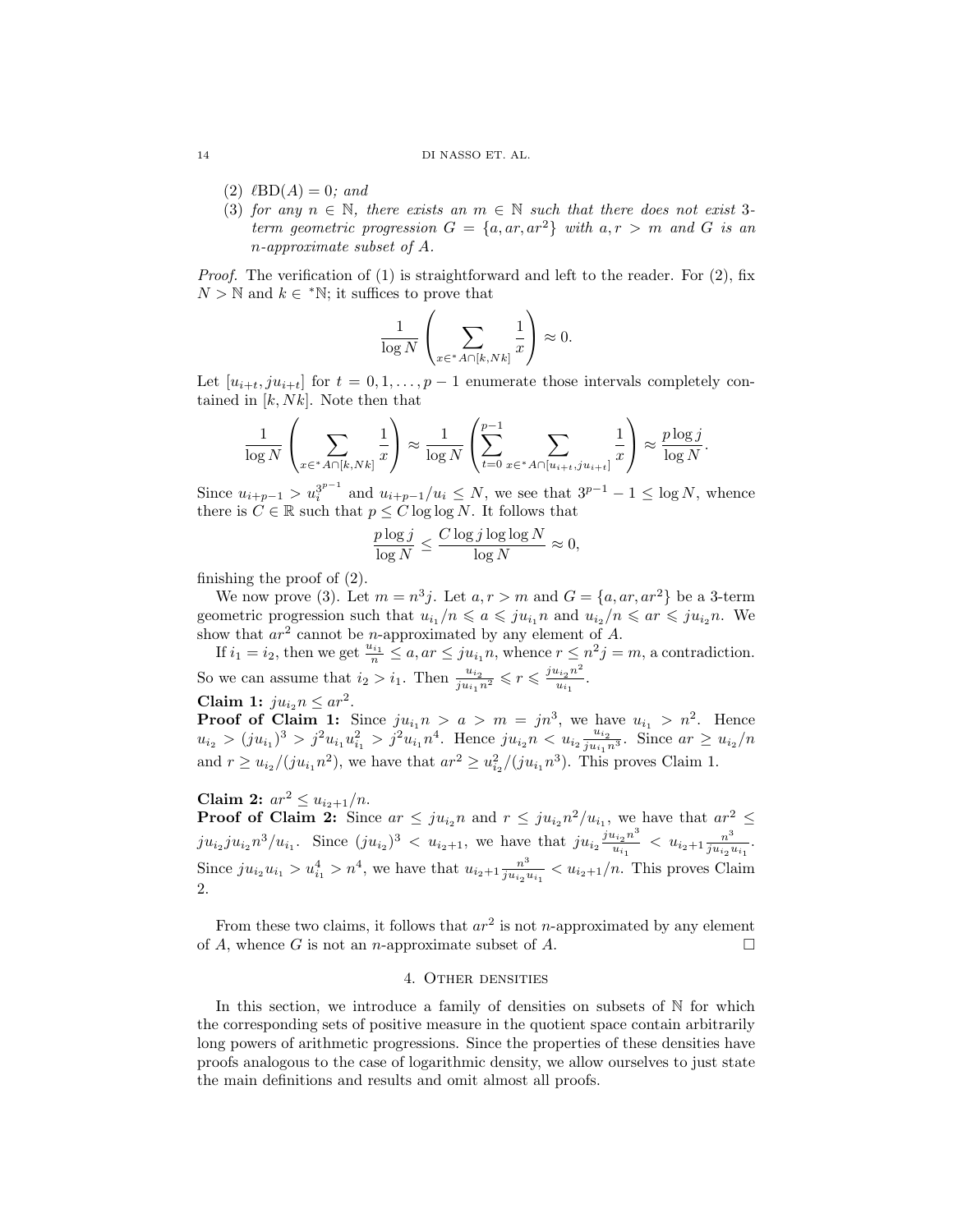The following family of densities might look a bit strange at first, but Proposition 4.6 below helps explain the definition.

**Definition 4.1.** For any positive integer m and any set  $A \subseteq \mathbb{N}$  let

$$
BD_m(A) := \lim_{n \to \infty} \sup_{k \in \mathbb{N}} \frac{1}{mn} \sum_{x \in A \cap [k, (\lceil \frac{m}{k} \rceil + n)^m]} \frac{1}{x^{\frac{m-1}{m}}}.
$$

Clearly,  $BD_1(A) = BD(A)$ .

**Definition 4.2.** Fix  $m \in \mathbb{N}$ ,  $N \in {}^* \mathbb{N} \setminus \mathbb{N}$ , and  $k \in {}^* \mathbb{N}$ . Let  $U \subseteq [1, N]$  be an additive cut (for example,  $U = N$ ). Let

$$
I_{k,N,m} := [k, (\lceil \sqrt[m]{k} \rceil + N)^m].
$$

For any  $a, b \in I_{k,N,m}$ , set  $a \sim b$  if  $|\sqrt[m]{a} - \sqrt[m]{b}| < u$  for some  $u \in U$ . Let

 $[a]_m := \{x \in I_{k,N,m} : x \sim a\}.$ 

Clearly, if  $x, y \in [a]$  and  $x < y$ , then  $[x, y] \subseteq [a]$ .

**Proposition 4.3.** The relation  $\sim$  is an equivalence relation.

The monad [a] is the set  $\left(\lceil \sqrt[m]{a} \rceil \pm U\right)^m$  where

$$
\left(\lceil \sqrt[m]{a} \rceil \pm U \right)^m := \left(\bigcup_{u \in U} \left[\left(\lceil \sqrt[m]{a} \rceil - u\right)^m, \left(\lceil \sqrt[m]{a} \rceil + u\right)^m\right]\right) \cap I_{k,N,m}.
$$

**Definition 4.4.** Let  $m, N, k, U$  be the same as in Definition 4.2. Let

$$
\mathcal{G}_{k,N,m} = \{ [a] : a \in I_{k,N,m} \}.
$$

Let  $\varphi(a) = [a]$  be the quotient map from  $I_{k,N,m}$  to  $\mathcal{G}_{k,N,m}$ .

For each internal set  $A \subseteq [k, (\lceil \sqrt[m]{k} \rceil + N)^m]$ , we set

$$
\nu(A) := \text{st}\left(\frac{1}{mN} \sum_{a \in A} \frac{1}{a^{\frac{m-1}{m}}}\right)
$$

.

As before, we can extend  $\nu$  to the  $\sigma$ -algebra generated by the internal sets.

**Proposition 4.5.** Let  $A \subseteq \mathbb{N}$  and  $\alpha > 0$ . Then  $BD_m(A) \geq \alpha$  if and only if there exists an  $I_{k,N,m}$  such that  $\nu({^*A} \cap I_{k,N,m}) \ge \alpha$ .

**Proposition 4.6.** Let  $[a, b] \subseteq I_{k,N,m}$ . Then

$$
\nu([a, b]) = \text{st}\left(\frac{\sqrt[m]{b} - \sqrt[m]{a}}{N}\right).
$$

Furthermore, if  $c \in {}^*\mathbb{N}$  is such that  $(\lceil \sqrt[m]{b} \rceil + c)^m \in I_{k,N,m}$ , then

$$
\nu([(\lceil \sqrt[m]{a} \rceil + c)^m, (\lceil \sqrt[m]{b} \rceil + c)^m]) = \nu([a, b]).
$$

**Definition 4.7.** For each set  $E \subseteq \mathcal{G}_{k,N,m}$ , we say that E is m-measurable if  $\varphi^{-1}(E)$ is Loeb measurable, in which case we define the measure

$$
\mathfrak{m}(E) = \nu(\varphi^{-1}(E)).
$$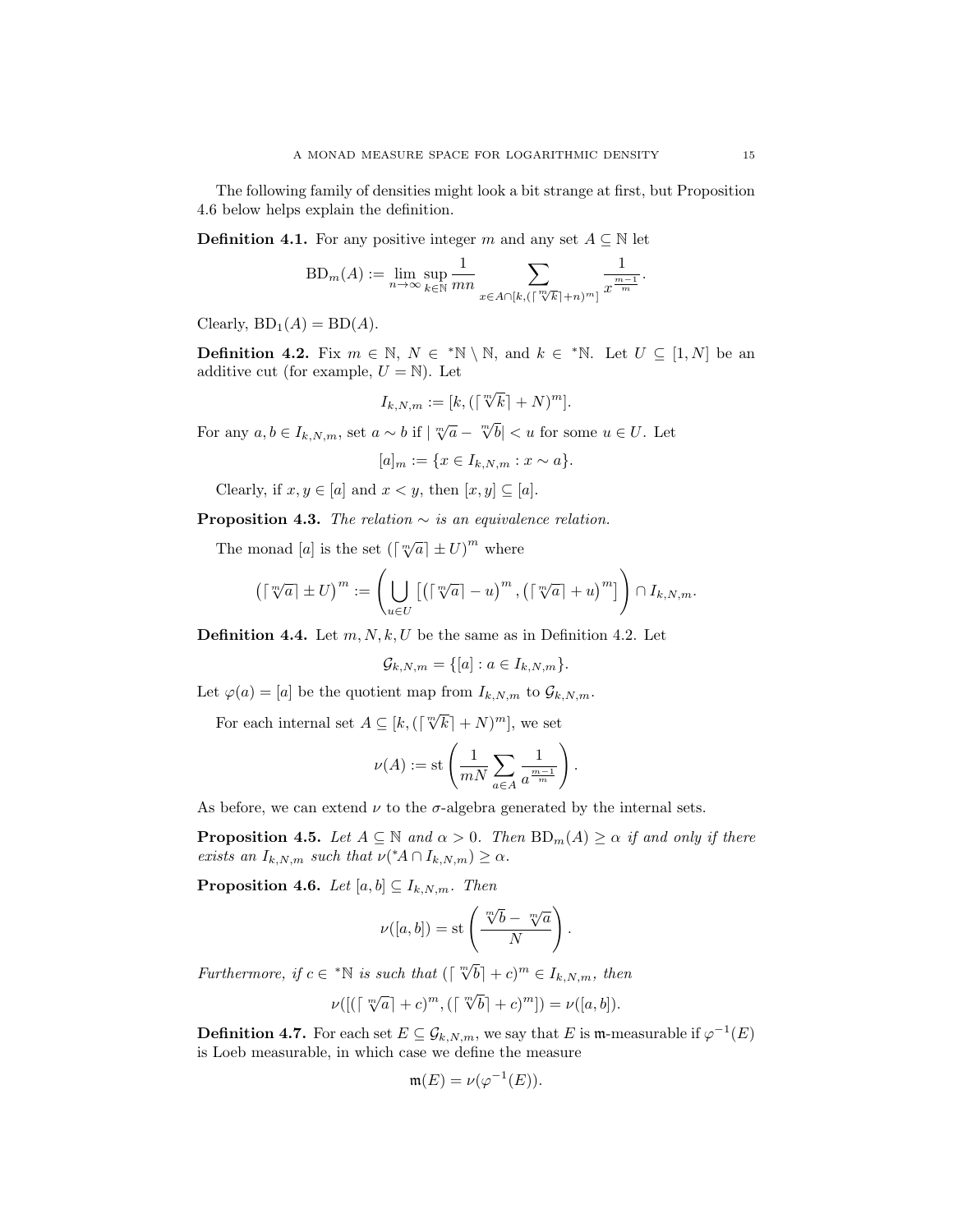**Theorem 4.8.** Let  $U_N$  denote the largest additive cut in [1, N] and fix  $U < c < U_N$ . For each  $[a] \in \mathcal{G}_{k,N,m}$  set

$$
T_c([a]):=[(\lceil \sqrt[m]{a} \rceil + c)^m].
$$

Then  $T_c$  is an m-measure preserving transformation on  $\mathcal{G}_{k,N,m}$ .

Note that if  $\mathfrak{m}(E) > 0$ , then E contains arbitrarily long sequences of the form Note that if  $\mathfrak{m}(E) > 0$ , then E contains arbitrarily long sequences of the form  $[a], [([\sqrt[m]{a}]+d)^m], [([\sqrt[m]{a}]+2d)^m], \ldots, [([\sqrt[m]{a}]+ld)^m],$  i.e., E contains arbitrarily long m-th powers of arithmetic progressions. Thus, using the techniques of the previous section, if  $A \subseteq \mathbb{N}$  satisfies  $BD_m(A) > 0$ , then in A we can find approximations to arbitrarily long sequences of  $m$ -th powers of arithmetic progressions.

# 5. Lebesgue Density Theorem

In this section, we prove that a natural version of the Lebesgue density theorem holds for our quotient measure spaces. For the rest of this section, fix  $N > N$  and a multiplicative cut V contained in [1, N]. Suppose that  $A \subseteq [k, Nk]$  is internal and set  $X := \varphi_V(A)$ . For  $x \in \mathcal{H}_{k,N,V}$  and  $r > V$ , we write  $\mathfrak{m}_{x,r,V}(X)$  to denote  $\mathfrak{m}_{b,r,V}(X \cap [x,\varphi(r)x])$  for any  $b \in \varphi_V^{-1}(\lbrace x \rbrace)$ ; since  $V \subseteq V_N$ , we see, by the discussion preceding Theorem 2.24, that the definition of  $\mathfrak{m}_{x,r,V}$  is independent of the choice of representative of  $\varphi_V^{-1}(\lbrace x \rbrace)$ . We then set

$$
\delta_+(x,X)=\liminf_{r>V}\mathfrak{m}_{x,r,V}(X),
$$

or, equivalently, to clarify the meaning of lim inf in this setting:

$$
\delta_{+}(x,X) = \sup_{s > V} \inf_{V < r < s} \mathfrak{m}_{x,r,V}(X).
$$

One can define the notion of  $\delta_-(x, X)$  in an analogous fashion. We say that  $x \in \mathcal{H}_{k,N,V}$  is a Lebesgue density point of X if  $\delta_+(x,X) = \delta_-(x,X) = 1$ .

Here is the version of the Lebesgue Density Theorem in our setting. We model our proof after a proof of the classical Lebesgue density theorem given by Faure in [9].

**Theorem 5.1.** Let A be an internal subset of  $[k, Nk]$  and  $X = \varphi_V(A)$ . Then  $\mathfrak{m}_{k,N,V}$ -almost every point in X is a Lebesgue density point.

*Proof.* We only show that almost every point x of X satisfies  $\delta_+(x, X) = 1$ ; the proof for  $\delta_-$  is exactly the same. Fix n and set  $X_n := \{x \in X : \delta_+(x, X) < \frac{n}{n+1}\}.$ It suffices to show that  $\mathfrak{m}_{k,N,V}^*(X_n) = 0$ . (Here,  $\mathfrak{m}_{k,N,V}^*$  denotes the outer measure.) Fix  $\epsilon > 0$ . Take internal sets  $C \subseteq D \subseteq [k, Nk]$  such that  $C \subseteq \varphi_V^{-1}(X) \subseteq D \subseteq {}^*\mathbb{N} \setminus \mathbb{N}$ and  $\nu(D \setminus C) < \epsilon$ . (In this proof, we write  $\nu$  for  $\nu_{k,N}$ .) Fix  $D' \subseteq D$  internal such that  $\varphi_V^{-1}(X_n) \subseteq D'$  and such that  $\nu(D') < \nu^*(\varphi_V^{-1}(X_n)) + \epsilon$ . We now set

$$
C' := \{ a \in C \; : \; (\exists b \ge 2) ([a, ba] \subseteq D' \text{ and } \frac{1}{\ln b} \sum_{x \in C \cap [a, ba]} \frac{1}{x} < \frac{n+1}{n+2} \}.
$$

Note that  $C'$  is internal and  $C' \subseteq C \cap D'$ .

We first claim that  $\varphi_V^{-1}(X_n) \cap C \subseteq C'$ . Fix  $a \in \varphi_V^{-1}(X_n) \cap C$ . Since  $[a]^V \subseteq$  $\varphi_V^{-1}(X_n) \subseteq D'$ , there is  $c > V$  such that  $[a, ca] \subseteq D'$ . Since  $\delta_+(\varphi_V(a), X) < \frac{n}{n+1}$ , there is  $V < b < c$  such that  $\nu(\varphi_V^{-1}(X)) < \frac{n+1}{n+2}$ . It follows that

$$
\frac{1}{\ln b} \sum_{x \in C \cap [a,ba]} \frac{1}{x} \approx \nu_{a,b}(C) \le \nu_{a,b}(\varphi_V^{-1}(X)) < \frac{n+1}{n+2},
$$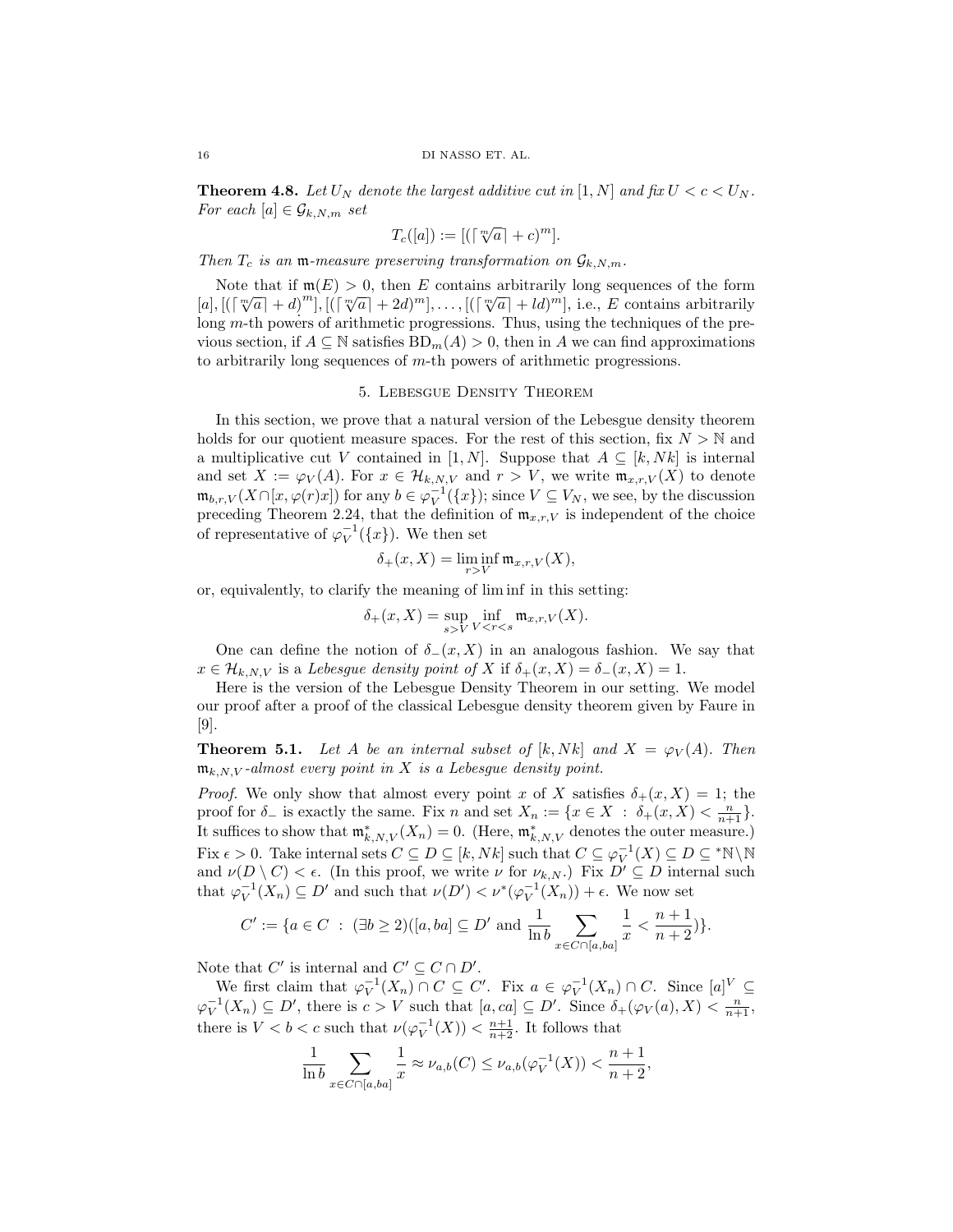whence we conclude that  $a \in C'$ .

Since  $\varphi_V^{-1}(X_n) \subseteq C' \cup (D \setminus C)$ , we get  $\nu^*(\varphi_V^{-1}(X_n)) \le \nu(C') + \epsilon$ , so  $\nu(D') - \nu(C') \le \epsilon$  $\nu(D') - \nu^*(\varphi^{-1}(X_n)) + \epsilon < 2\epsilon.$ 

Without loss of generality, we may suppose that  $D'$  has big components. Decompose  $D' := \bigsqcup_i [a_i, b_i]$  into its components. We now claim that  $\frac{1}{\ln(b_i) - \ln(a_i)} \sum_{x \in C' \cap [a_i, b_i]} \frac{1}{x} \le \frac{n+1}{n+2}$  for each *i*. Fix *i* and let  $e_i \in [a_i + 2, b_i + 1]$  be maximal such that  $\frac{1}{\ln(e_i - 1) - \ln(a_i)} \sum_{x \in C' \cap [a$  $\frac{n+1}{n+2}$ . We want to show that  $e_i = b_i + 1$ . Suppose, towards a contradiction, that  $e_i \leq b_i$ . First suppose that  $e_i \in C'$ . Take  $b \geq 2$  such that  $[e_i, be_i] \subseteq D'$  and  $\frac{1}{\ln b} \sum_{x \in C \cap [e_i, be_i]} \frac{1}{x} \leq \frac{n+1}{n+2}$ . Then

$$
\sum_{x \in C' \cap [a_i, be_i]} \frac{1}{x} = \sum_{x \in C' \cap [a_i, e_i - 1]} \frac{1}{x} + \sum_{x \in C' \cap [e_i, be_i]} \frac{1}{x}
$$
  

$$
\leq \frac{n+1}{n+2} ((\ln(e_i - 1) - \ln(a_i)) + \ln b)
$$
  

$$
\leq \frac{n+1}{n+2} (\ln(be_i) - \ln(a_i)).
$$

Since  $[e_i, be_i] \subseteq D'$ , we have  $be_i \leq b_i$ , so  $be_i + 1 \leq b_i + 1$  contradicts the maximality of  $e_i$ . We now suppose that  $e_i \notin C'$ . Then

$$
\sum_{x \in C' \cap [a_i, e_i]} \frac{1}{x} = \sum_{x \in C' \cap [a_i, e_i - 1]} \frac{1}{x}
$$
  

$$
\leq \frac{n+1}{n+2} (\ln(e_i - 1) - \ln(a_i))
$$
  

$$
\leq \frac{n+1}{n+2} (\ln(e_i) - \ln(a_i)).
$$

Thus  $e_i + 1$  also works, contradicting the choice of  $e_i$ .

We now can calculate:

$$
\nu(D') \leq \nu(C') + 2\epsilon
$$
  
\n
$$
\approx \frac{1}{\ln N} \sum_{x \in C' \cap [k, Nk]} \frac{1}{x} + 2\epsilon
$$
  
\n
$$
= \frac{1}{\ln N} \sum_{i} \sum_{x \in C' \cap [a_i, b_i]} \frac{1}{x} + 2\epsilon
$$
  
\n
$$
\leq \frac{1}{\ln N} \sum_{i} \frac{n+1}{n+2} (\ln(b_i) - \ln(a_i)) + 2\epsilon
$$
  
\n
$$
\approx \frac{n+1}{n+2} \cdot \nu(D') + 2\epsilon.
$$

The last step used that  $D'$  has big components and is contained in \*N \ N.

We now conclude that  $\nu^*(\varphi^{-1}(X_n)) \leq \nu(D') \leq 2(n+2)\epsilon$ . Since  $\epsilon$  was arbitrary (but *n* is fixed), we get that  $\nu^*(\varphi^{-1}(X_n)) = 0$ , so  $\mathfrak{m}^*_{k,N,V}(X_n) = 0$ , as desired.  $\Box$ 

# 6. Productset phenomenon

In this final section, we use the Lebesgue Density Theorem for multiplicative cuts to obtain a multiplicative analog of Jin's sumset result from [12]. First a lemma: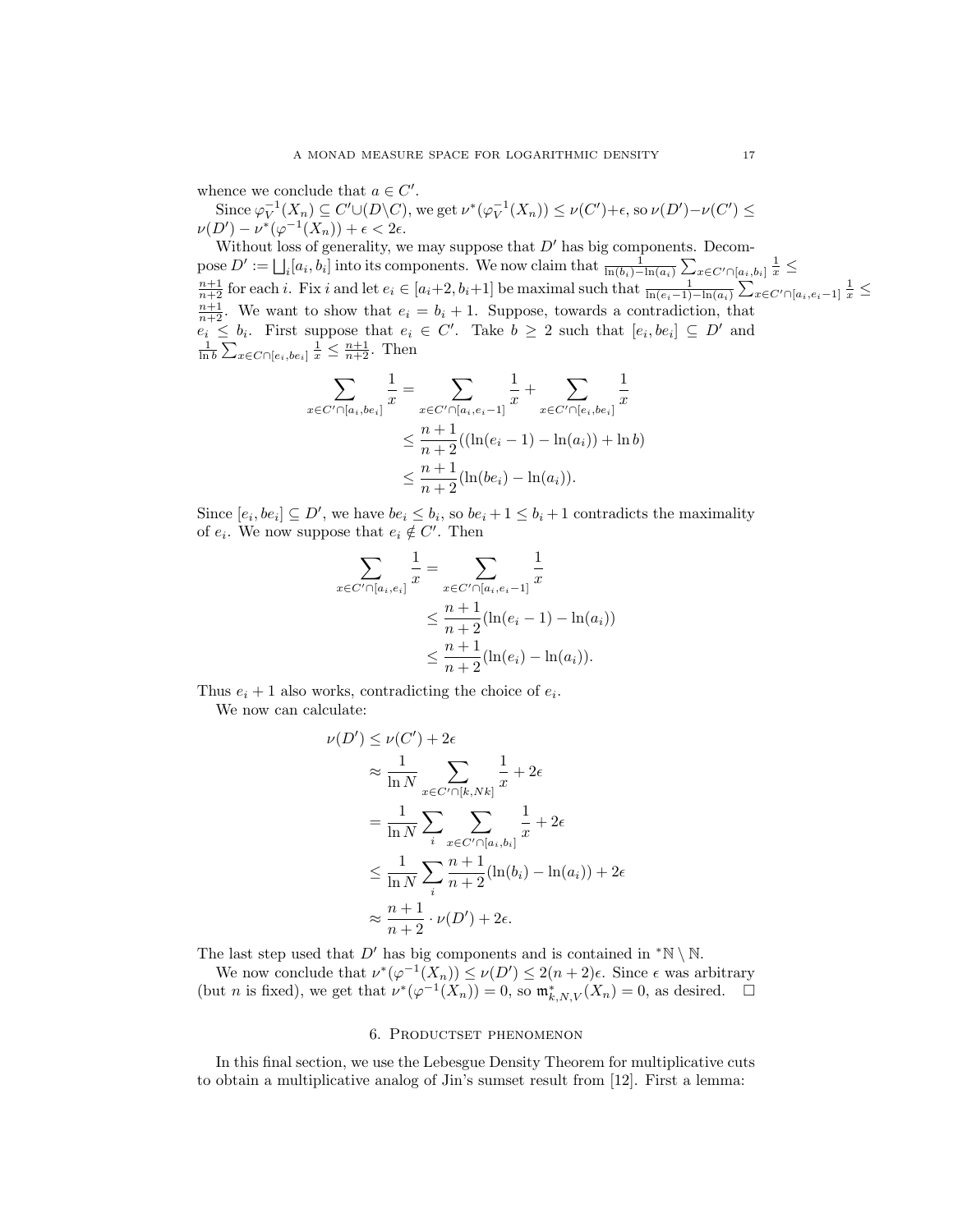**Lemma 6.1.** Suppose that A is an internal subset of  $[j, Nj]$  and B is an internal subset of [k, Nk]. Set  $X = \varphi_V(A)$  and  $Y = \varphi_V(B)$ . Suppose that  $\mathfrak{m}_{j,N,V}(X) > 0$ and  $\mathfrak{m}_{k,N,V}(Y) > 0$ . Then XY contains a non-empty interval in  $\mathcal{H}_{jk,N^2,V}$ .

*Proof.* Let  $x \in X$  and  $y \in Y$  be Lebesgue density points of X and Y respectively. Then there exists  $r > V$  such that

$$
\mathfrak{m}_{x,r,V}(X\cap [x, xr]) > \frac{2}{3}
$$

and

$$
\mathfrak{m}_{\frac{y}{r},r,V}(Y\cap[\frac{y}{r},y])>\frac{2}{3}
$$

.

Here, and in the rest of this proof,  $\frac{y}{r}$  denotes  $\varphi_V(\lfloor \frac{a}{r} \rfloor)$  for any  $a \in \varphi_V^{-1}(\{y\})$ . We now set

$$
E_X := \{ u \in \varphi_V([1, r]) : ux \in X \}
$$

and

$$
E_Y := \left\{ v \in \varphi_V([1, r]) : \frac{y}{v} \in Y \right\}.
$$

Note that

$$
T_x(E_X) = X \cap [x, xr],
$$
 and  $T_{\frac{y}{r}}(\Upsilon_r(E_Y)) = Y \cap [r^{-1}y, y].$ 

By Proposition 2.23 and Lemma 2.30, we have that  $\mathfrak{m}_{1,r,V}(E_X) > 2/3$  and  $\mathfrak{m}_{1,r,V}(E_Y) >$ 2/3.

In order to finish the proof of the theorem, we show that  $xyz \in XY$  for any s satisfying  $V < s < r^{1/3}$ . Towards this end, consider the set  $E'_X := \{u \in \varphi_V([1,r]) : usx \in X\}.$ Then

$$
E_X\cap[s,r]\subset T_s\left(E'_X\cap[1,\frac{r}{s}]\right)
$$

so that

$$
\begin{align*}\n\mathfrak{m}_{1,r,V}(E'_X) &\geq \mathfrak{m}_{1,r,V}(T_s\left(E'_X \cap [1, \frac{r}{s}]\right) \\
&\geq \mathfrak{m}_{1,r,V}(E_X \cap [s, r]) \\
&> 2/3 - \mathfrak{m}_{1,r,V}([1, s]) \\
&> 1/3.\n\end{align*}
$$

Since  $\mathfrak{m}_{1,r,V}(E_X') + \mathfrak{m}_{1,r,V}(E_Y) > 1$ , there exists  $u_0 \in E_X' \cap E_Y$ . Then  $u_0sx$  is in X and  $\frac{y}{u_0}$  is in Y. Thus  $sxy \in XY$ , as desired.

We now obtain a multiplicative analog of the main result of  $[12]$ :

**Theorem 6.2.** Suppose that  $A, B \subseteq \mathbb{N}$  satisfy  $\ell BD(A), \ell BD(B) > 0$ . Then there exists  $m \in \mathbb{N}$  such that for all  $n \in \mathbb{N}$ , there is  $x \in \mathbb{N}$  such that, for every  $[u, mu] \subseteq$  $[x, nx]$ , we have  $[u, mu] \cap (A \cdot B) \neq \emptyset$ .

*Proof.* We work with the cut  $V = N$ . Fix  $N > N$ ; by Proposition 2.11, there exists  $j, k \in N$  such that  $\nu_{j,N}({^*A} \cap [j, jN]) > 0$  and  $\nu_{k,N}({^*B} \cap [k, kN]) > 0$ . Let  $X := {}^*A \cap [j, jN] \subseteq \mathcal{H}_{j,N}$  and  $Y := {}^*B \cap [k, kN] \subseteq \mathcal{H}_{k,N}$ . By Lemma 6.1, XY contains a nonempty interval in  $\mathcal{H}_{jk,N^2}$ , say  $\varphi([a, b])$  with  $\frac{b}{a} > \mathbb{N}$ .

Let  $\{c_i : i \leq M\}$  enumerate  $\ast (A \cdot B) \cap [a, b]$  in increasing order and let  $m :=$  $\max_{i \leq M} \left\{ \left[ \frac{c_{i+1}}{c_i} \right] \right\}.$  Then  $m \in \mathbb{N}$ , else X would not contain the entire interval  $\varphi([a, b])$ . We claim that this m is as desired. Indeed, given any  $n \in \mathbb{N}$ , we have  $b \ge na$  and for any interval  $[u, mu] \subseteq [a, na]$  we have  $[u, mu] \cap (A \cdot B) \neq \emptyset$ , whence we obtain the existence of the desired  $x \in \mathbb{N}$  by transfer.